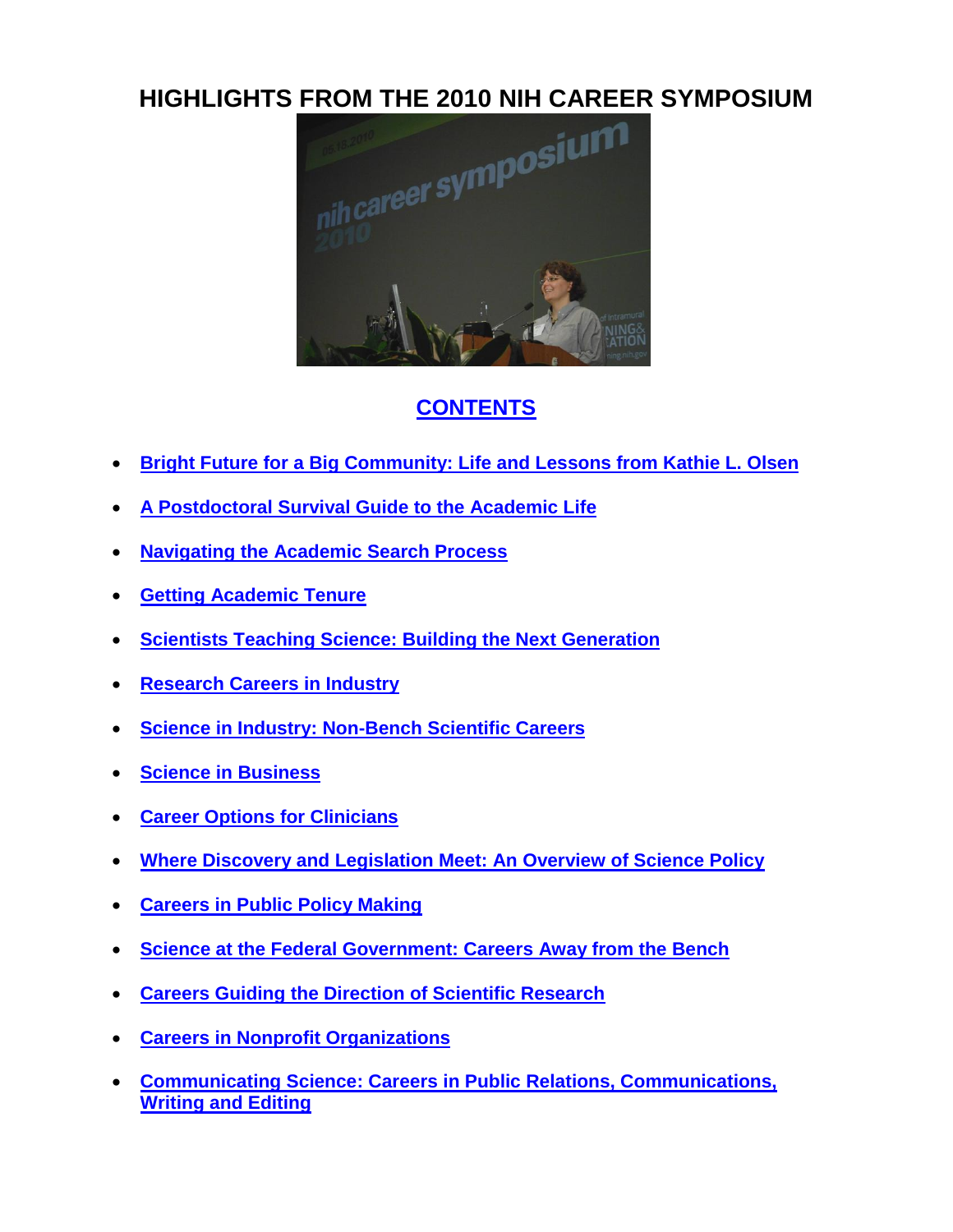## <span id="page-1-0"></span>**Bright Future for a Big Community: Life and Lessons from Kathie L. Olsen, Ph.D. Lindsey S. Garver, Ph.D.**

Many of us have experienced the inner stirrings of change and growth upon hearing inspirational words. For Kathie L. Olsen, Ph.D., those words came unexpectedly when, as a young professor in the days before Microsoft, she asked an assistant to prepare a manuscript for submission. A senior colleague turned to her and bitingly quipped, "What? Can"t you type?"

and her quest for something new ignited.

Dr. Olsen, Vice President of International Programs at the Association of Public and Land-grant Universities, peppered her keynote address to career-questioning, change-seeking post-docs with many such anecdotes. Some were inspiring- she reflected that what she really learned from her Ph.D training was not "how to do science" but, instead, "how to think". Some were infuriating--as a new female



assistant professor with two grants, she was paid less than her collaborating male post-docs. Others were just simple truths--the brains of students and post-docs are seemingly adapted to find free food.

The first part of her talk reflected her optimism about science careers of all types and those who seek them. Clearly knowing her audience, Dr. Olsen pulled real data from a multitude of studies showing that science is on the rise. Of many fields, the life sciences enjoy greater and more stable income, low unemployment and expected increases in job demand. Health-related issues and research were the number one point of public interest (despite what People Magazine may have you believe) and "scientist" ranked as the second-most prestigious profession, losing out only to firefighters. Dr. Olsen believes that all these indices point toward bright and consistent futures for current post-docs.

Having made the transition from pipette to policymaking, Dr. Olsen next gave insight into careers away from the bench. She described having an "empty pit" feeling while in her tenuretrack position and, despite her advisor's warning that he "didn't train her for that," she sought to fill that void with a career that offered an emphasis on community rather than experiments and publications. She condemned descriptions like "alternative" and "non-traditional", asserting that all the day's speakers were scientists working together to advance science and reminding us that this larger community creates a network through which we can make progress.

Finally, the audience was treated to a collection of "lessons learned" from the experienced and enthusiastic speaker. She addressed general points, such as being flexible, accepting change, allowing for mistakes, and being willing to move from a comfort zone. But, more specifically, Dr. Olsen asked us to keep the moral high ground when faced with challenges, to be aware of who our friends are because these are the people we turn to in moments of uncertainty, to find a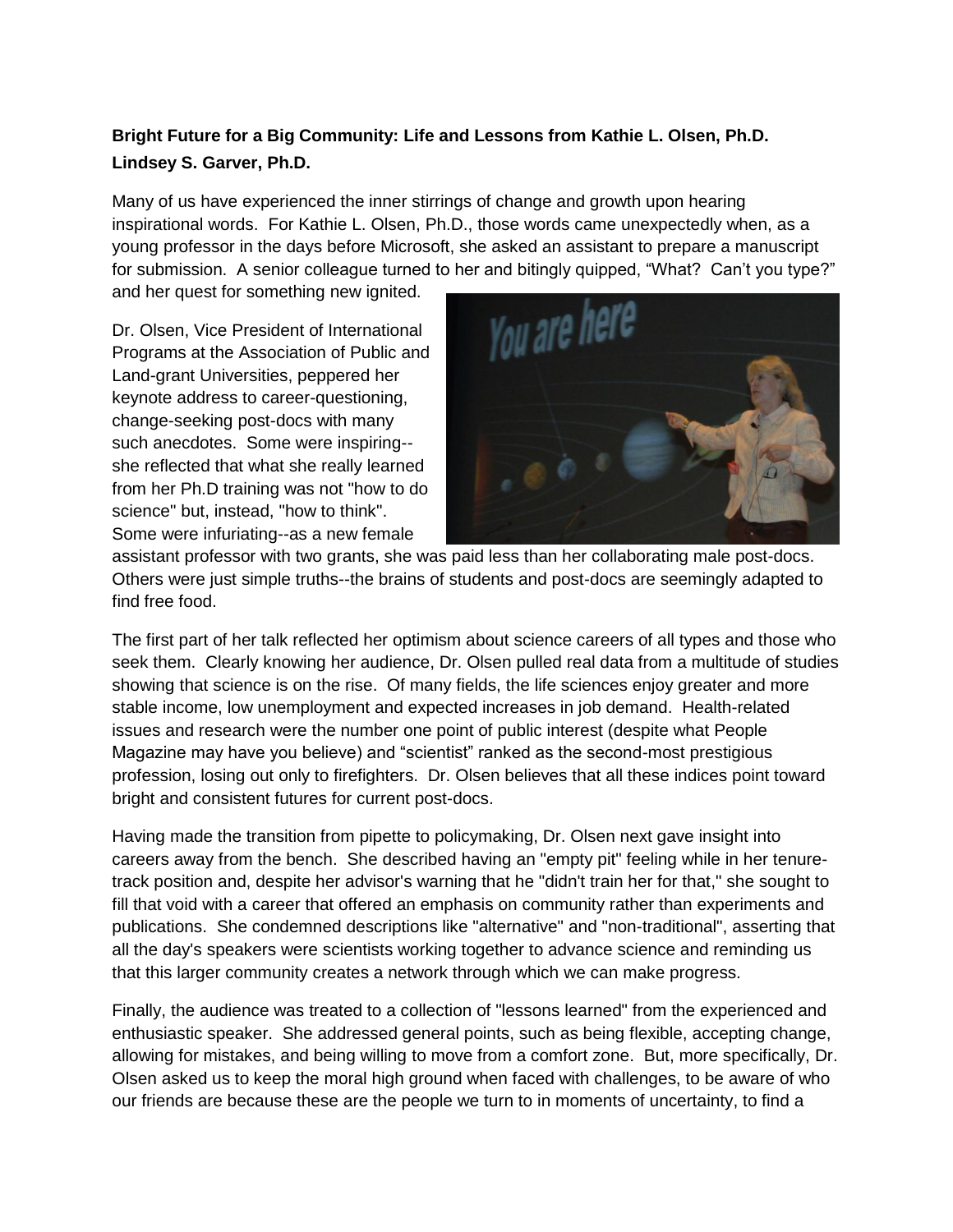good mentor and to be a good mentor because our community is strengthened as those bonds are formed, and, difficult though it may be, we should be willing to say "I don't know" or "I don't understand" if we want to gain the most knowledge.

Then, she threw on a pink boa (yes, there were props!) and implored us to cultivate a sense of humor and approach life with attitude. And, as final food for thought, she described the ultimate reason for having any sort of career in science--to attain immortality through the knowledge we create, regulate and disseminate to the rest of the world. Our society is international and has become increasingly based on knowledge, putting us at the global forefront and charging us with great responsibility and granting us great opportunity.

Clearly, Dr. Olsen's optimism is well-founded, and her life lessons are inspiring, regardless of whether she can type or not.

*Lindsey S. Garver earned her doctorate in Molecular Microbiology and Immunology at The Johns Hopkins School of Public Health and has since spent nine months in her postdoctoral position in the Laboratory of Malaria and Vector Research within NIAID. She is currently exploring the molecular interactions between the malaria parasite and the immune system of the mosquito vector and is developing an interest in science administration.*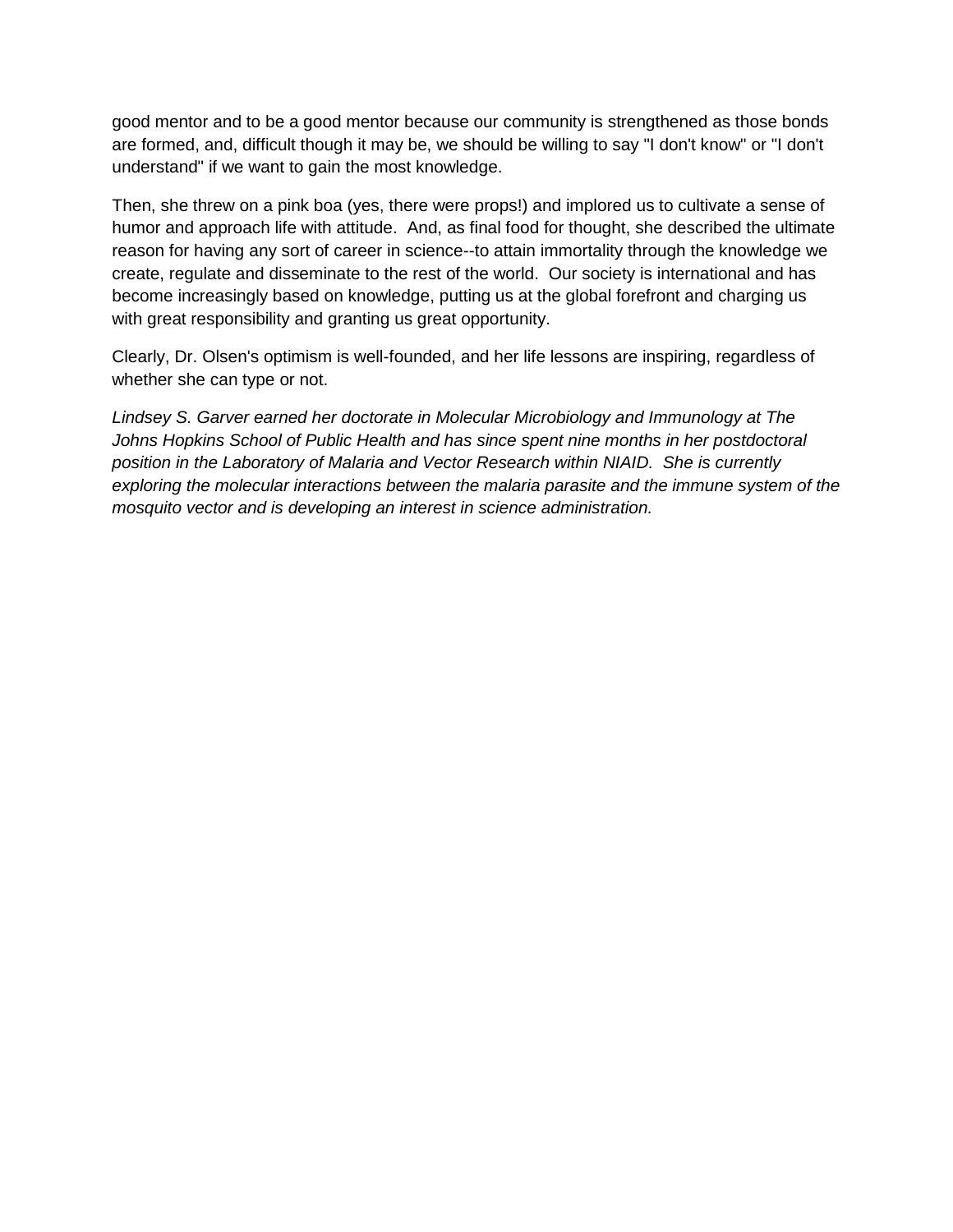### <span id="page-3-0"></span>**A Postdoctoral Survival Guide to the Academic Life Idalis Villanueva, Ph.D.**

Passion, fearlessness, and hard work were the core concepts highlighted in the Life in *Academics* session at the 2010 NIH Career Symposium. The question and answer session aimed to inform postdoctoral fellows about the requirements of distinct institution types, the academic application process, and important survival tips for evaluating an academic job offer. The diversity of potential academic environments was represented by faculty from liberal arts, R1 research, and medical institutions.

Together, their stories revealed that each institution type varies on the "tenure clock" as well as the required number of papers published and grants submitted to be competitive for tenure. "In a small liberal arts college, teaching is just as important as publications…the difference is that when teaching a course, you don't have a teaching assistant so you're required to grade homework and tests in your spare time. For research, the bulk of the work is done by you," indicated Michelle Dykstra Snyder, Ph.D. from Towson University.

Amy Cheng Vollmer, Ph.D. of Swarthmore College added, "for every one hour lecture, you need 6-8 hours to prepare…since publications are also important for tenure in a smaller institution, you need to develop projects that are "ready to roll" for the students. The output and motivation by the students will determine the progress of your research."

In discussing the academic application process, Jon Lorsch, Ph.D. from The Johns Hopkins University School of Medicine shared his experiences as part of an academic search committee. "Usually, our institution receives 150-200 applications for a given position. We look for publication records, graduate school and postdoctoral accomplishments, and letters of recommendation. We consider whether the proposed research is a good fit for the institution and how well-rounded the applicant is."

Christopher Jaroniec, Ph.D. from The Ohio State University added, "for your written [research] proposal, be concise while providing the reader with general approaches to answer a given question or hypothesis. Include reasons why your model system was selected and consider a realistic timeframe to complete proposed projects."



Once a position is offered, there are still important considerations before proceeding. The panelists strongly recommended keeping all offer agreements in writing. "Inform yourselves. Know what startup package was offered. Is the offer proportional to the institution"s expectations? Additionally, ask about funding plans in case an administrative change occurs during your tenure," stated Dr. Cheng Vollmer.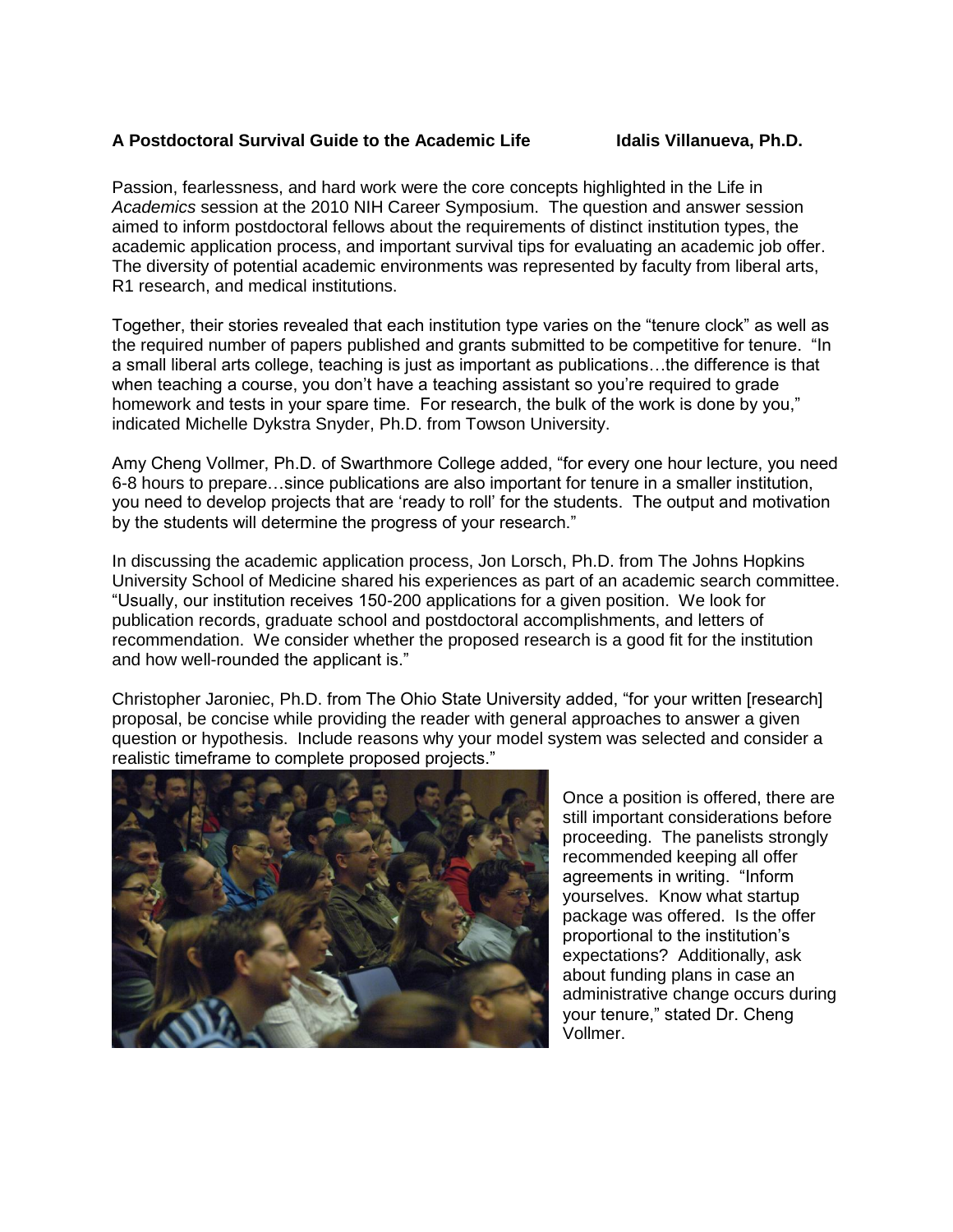"With the economy, keep in mind that the time lapse between grants will be longer than normal. Is the institution prepared to support your students and research in case this happens? Also, inquire on the amount of preparatory classes you need to teach," Dr. Dykstra Snyder indicated.

Dr. Jaroniec agreed saying, "yes, a prep class takes a long time…time you can use towards grant writing."

Dr. Lorsch suggested that potential faculty, "know your lab space and equipment budget but demonstrate to your fellow PIs that you are willing to share…be wise about how you manage your startup package."

While starting an academic position requires tremendous hard work and effort, all the panelists agreed that life and career can co-exist in harmony. Dr. Jaroniec summarized it best saying, "it"s all about time management. I don"t work 12-14 hours a day. I have a flexible schedule. That's the thing I love about my job."

The Life in Academics session demonstrated that although the academic career track is challenging, it has its rewards. Finally, it illustrated that academia is unique: a career that cannot fully be explained only experienced.

*Idalis Villanueva is a postdoctoral fellow in the National Institutes of Neurological Disorders and Stroke. She is an advocate of educational outreach, collaborating with NIH's OITE and the PROMISE program at the University of Maryland-Baltimore County. In the future, she hopes to encourage other students to pursue STEM careers.*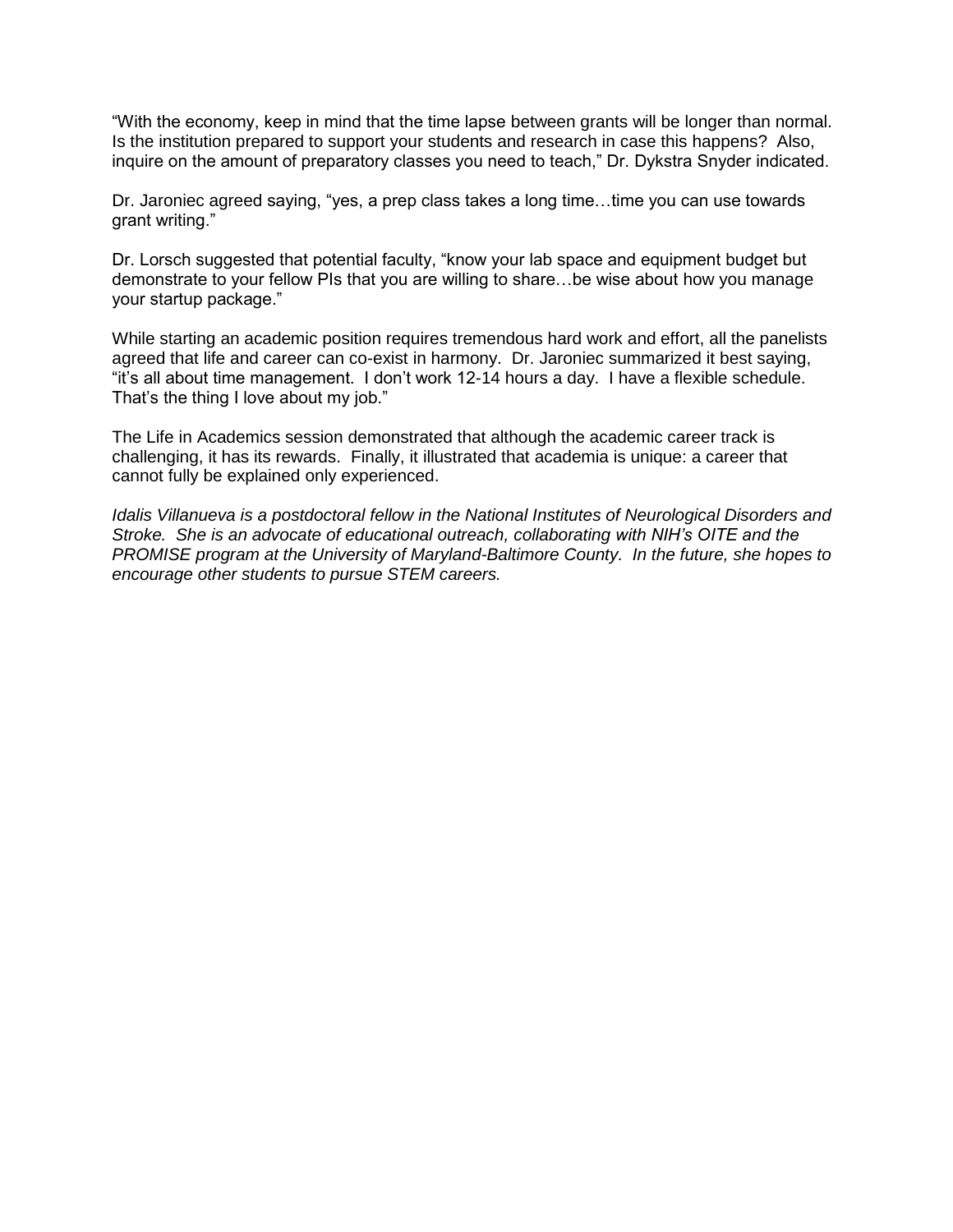### <span id="page-5-0"></span>Navigating the Academic Search Process **Sean Barron, Ph.D.**

Did you know that an academic search committee will only spend 5-10 minutes reviewing each application? How do you get noticed in the crush of 300 talented applicants? Representing both research and teaching institutions, the panel offered advice on how to grab the attention of the search committee and make them say "I want to meet this person." Networking and mentoring are the keys to getting on the search committee's radar, and the same principles that we used to find our postdoctoral fellowships apply here as well!

Before starting the search process, there are things you can do to stand out in the scientific community. Networking with other scientists at the national and local level will go a long way towards increasing your visibility. The panel agreed that all of their recent successful hires had a connection to the institution. Search committees also want to see evidence of leadership, so get involved as a postdoctoral fellow at the NIH and in your favorite professional scientific organization. Amy Cheng Vollmer, Ph.D., Professor at Swarthmore College, stressed that excellent candidates standout no matter what. After you have been evaluated on your scientific merits, your professional network and connection to the institution can make the difference between the short list and an offer.

With such limited time to initially screen applications, what will the search committee look at first? Ibrahim Ades, Ph.D., Associate Professor at the University of Maryland at College Park, stressed that the cover letter is the first part of the application that is reviewed and serves as your introduction to the committee. Why are you interested in this position? Why are you enthusiastic about this institution? What are (and have been) your research interests? The cover letter will either prompt the committee to read the other parts of your application or to move on to the next packet!

After the cover letter, the next important parts of your package are the letters of recommendation. The panel agreed that the other application materials, such as the CV and publications, are generally skimmed over during the initial review for relevance to the advertised position.

Publications. It goes without saying that you should publish frequently, but quality trumps quantity. The committee is more interested in your contribution to the publications, and the novelty of the work. Did you bring a new technique, or take the lab in a new direction?



These are the things that not only make your CV stand out, but help your mentor write a glowing letter of recommendation. Related to publications is your ability to apply for grants, and prior evidence of funding goes a long way to convince the search committee you will be able to get grants throughout your career.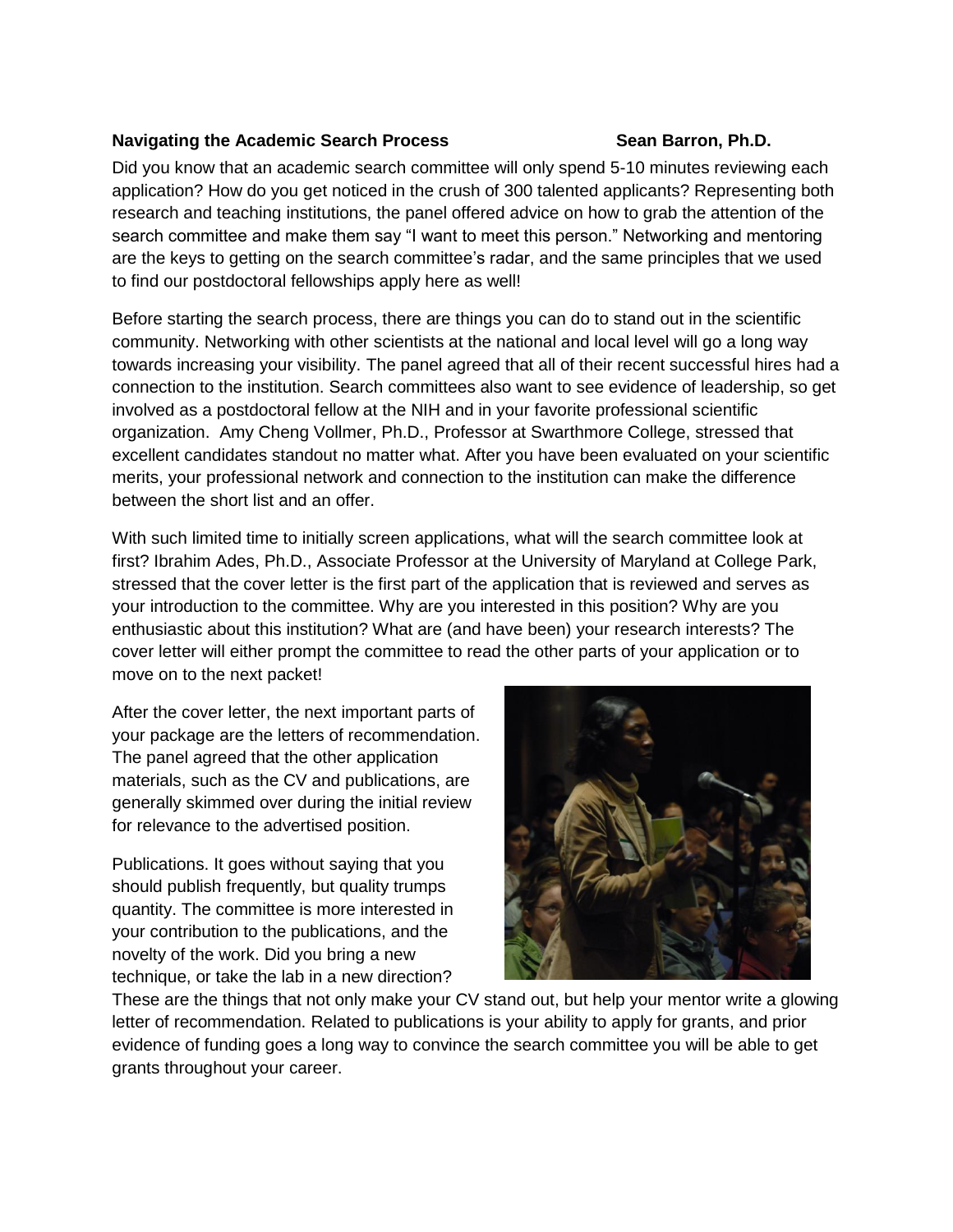The panel concluded the session by offering practical advice for the interview. Every person you will meet that day is for a specific reason, so be well-rested and on time. The people with whom you will speak could be your future colleagues, so read a paper or two and find a common link between their research and yours. Your fit within a department boils down to how you will complement the existing research. Finally, do not be afraid to informally bring up family concerns, such as the "two-body" problem or questions regarding child care, as the search committee wants to help you succeed.

Ultimately, the decision to hire you will depend on your ability to do independent research, your fit within the department and institution, and your probability of success as a faculty member. You had to "wow" your graduate school and postdoctoral mentor to get those positions, so be prepared to "wow" the faculty search committee!

*Sean Barron recently graduated from the University of North Carolina at Chapel Hill with a Ph.D. in Neurobiology. He joined the lab of Dr. Chris McBain in NICHD this past April as a postdoctoral fellow, and will study how acetylcholine affects synaptic properties of the developing hippocampus.*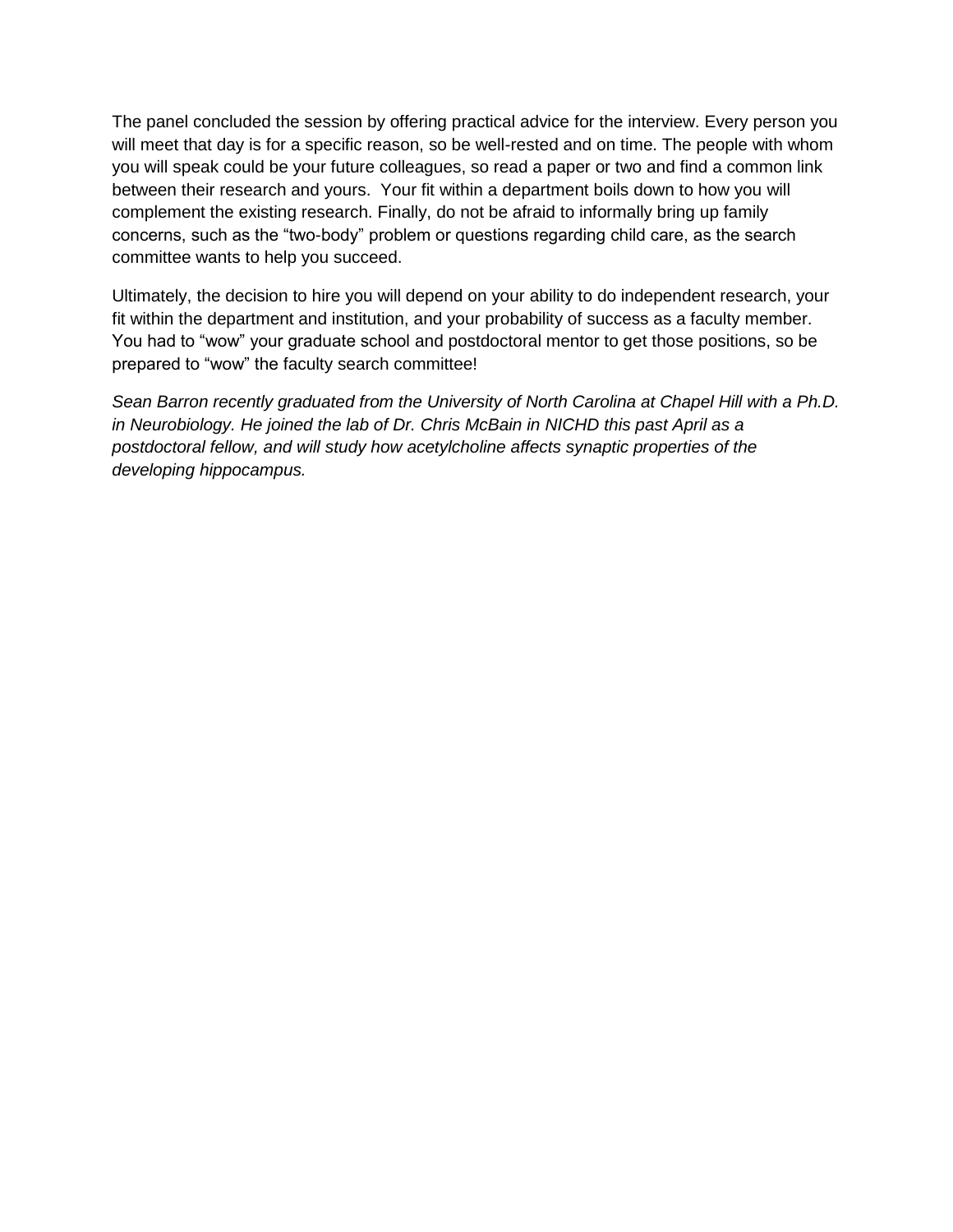### <span id="page-7-0"></span>**Getting Academic Tenure Community Community Community Community Community Community Community Community Community**

"Sometimes I do regret that my husband takes my kids to gymnastics and I don"t." This was one of many thoughts on working towards tenure expressed by Joana Carneiro da Silva, Ph.D. at the *Getting Academic Tenure* panel at this year"s career symposium. Dr. Carneiro da Silva is working towards tenure at the University of Maryland School of Medicine in Baltimore. "It"s not easy, but you have to see where your heart is," she explained.



What is the tenure process like? The panelists emphasized that the requirements for obtaining tenure vary greatly by the institution. Institutes typically have guidelines for obtaining tenure written up in a faculty handbook. These days, these faculty handbooks are posted online.

Matthew M. Ames, Ph.D., a tenured professor at the Mayo Clinic, emphasized the importance of strong publications in achieving tenure at his institution. Committees use publications to help them

predict who will likely be solid and productive in the long-run. If a candidate has worked on a paper that has not been published, the committee will still want to know that a work is in progress. Julio C. de Paula, Ph.D., a dean and professor at Lewis & Clark College, noted that if a candidate collaborated on a work he should state his role in this collaboration to the committee. The committee will want to know that the candidate played a prominent role in the research.

Dr. de Paula mentioned that, in order to get tenure at a typical liberal arts college, a candidate is required to have a teaching portfolio in addition to a research portfolio. Susan Parrish, Ph.D., who is working towards tenure at McDaniel College, a private liberal arts school, explained that, at her institution, tenure candidates are rated in the areas of teaching, research, and administrative service. Since McDaniel College is a teaching college, candidates are required to receive the highest possible rating for teaching.

Although the tenure process sounds confusing and complicated, institutions typically offer guidance and support. For example, at Lewis & Clark College there are two scheduled pretenure reviews of a candidate's progress. Candidates are also provided with mentors, and their expectations are highlighted in the faculty handbook. At the Mayo Clinic, there is support for candidates if they lose their funding.

What should one expect life to be like after getting tenure? Many believe that having tenure means more free time, special privileges, or different job duties. Clifford R. Weiss, M.D., who is working towards obtaining tenure at The Johns Hopkins University School of Medicine, stated that receiving tenure does not decrease your workload or the expectations placed on you. In fact, he believes all the faculty members he knows work harder than he does. Dr. Ames explained that receiving tenure was actually anticlimactic for him. For the most part, he felt he was doing the same things in academics after receiving tenure that he had been doing before receiving tenure.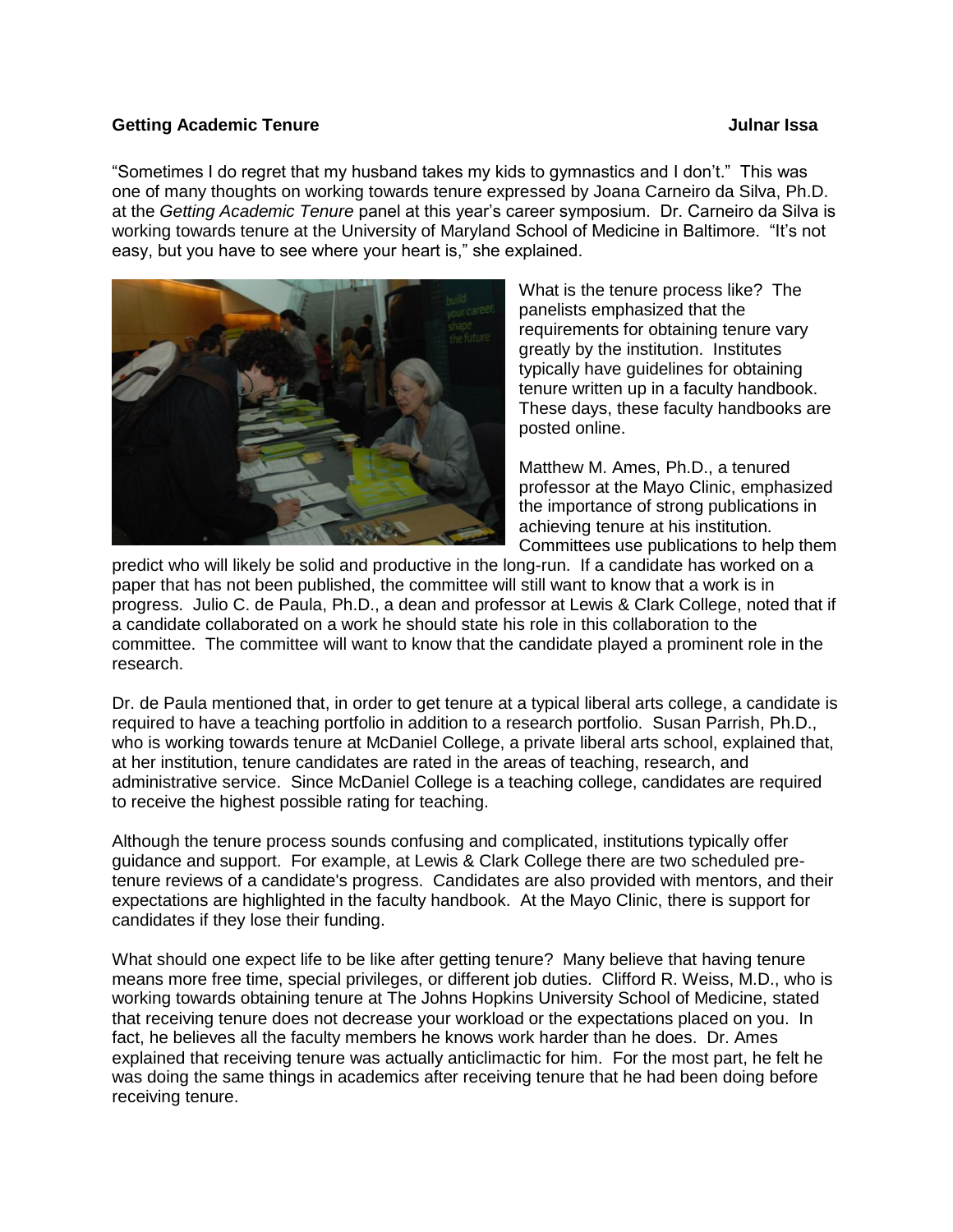Dr. Ames believes that having academic tenure these days really means that, in difficult times, your institution will support you both financially and emotionally. To Dr. de Paula, tenure means giving back to your institution as much as you can. He stated, "I think of tenure as a privilege and an honor…Tenure is the beginning of something, not the end of something."

*Julnar Issa is an Intramural Research Training Award Recipient. She works at the National Institute on Alcohol Abuse and Alcoholism.*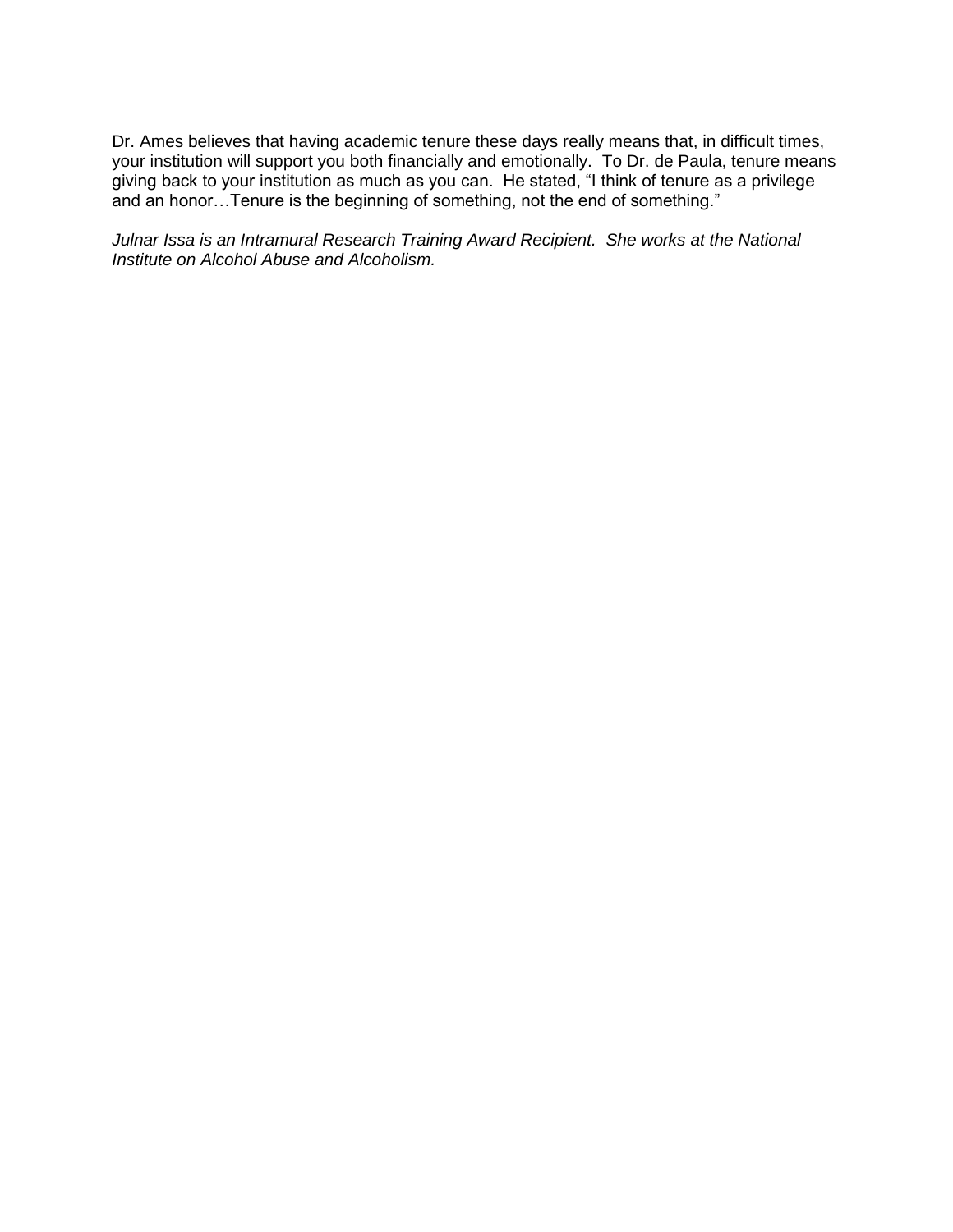### <span id="page-9-0"></span>**Scientists Teaching Science: Building the Next Generation Shana R. Spindler, Ph.D.**

As the scope of science and technology grows at an exponential rate, so expands the need for qualified teachers to disseminate complex information to the world"s next generation of leaders. Who better to teach our budding youth than scientists, the very individuals who have contributed to the pool of scientific knowledge and can draw upon direct experience to accurately teach difficult scientific concepts. During the *Scientists Teaching Science* session at the 2010 NIH Career Symposium, a well-selected panel of diverse science educators discussed reasons why scientists might want to pursue a teaching career, the various science education professions available, and ways to enter the science education field.

One of the panelists, Patrick Brandt, Ph.D., Associate Director of Biomedical Graduate Training at the University of North Carolina, explained that scientists entering his discipline "share interesting symptoms," such as a passion for sharing the big picture, a strong desire for teaching, outreach, and mentorship, and the ability to derive satisfaction from providing a supporting role in science. In his position, he enjoys being a career mentor to five-hundred biomedical graduate students, managing a Howard Hughes Medical Institute-funded translational medicine program, and acting as an "agent for change" by continuously incorporating successful practices pioneered at other universities. As Dr. Brandt exhibited great drive for graduate programs, the remaining panelists agreed that other science education careers require similar passions and goals.



Scientists can choose from a wide array of careers in science education. Jayatri Das, Ph.D., Senior Exhibit and Program Developer at The Franklin Institute, shares her love of science by generating museum exhibits that can remain on display for up to ten years. She also coordinates workshops, develops pamphlets, and organizes traveling science exhibits. By educating an audience of children and their families, Dr. Das explained that she has the opportunity to reach a lifelong audience. "It"s what we call K to gray," chuckled Dr. Das.

If the classroom setting seems to be more appealing, a career as a high school science teacher could be an attractive

opportunity. Michael T. Kim, Ph.D., Teacher at Thomas Wootton High School in Montgomery County, enjoyed teaching undergraduate and graduate students throughout his doctoral and postdoctoral training—so much so that he left the bench to enter the "Transition from Laboratory to Classroom" program. As a high school teacher, Dr. Kim explained that he"s not really teaching science; instead, he's teaching young students how to think and solve problems.

Once a postdoctoral fellow finds an exciting avenue in science education, the fellow can pursue opportunities that will prepare him or her for this new career. Latarchal D. Morton, Director of Learning Programs at Emory University, suggested exploring a non-traditional postdoctoral position combining both research and teaching. In doing so, Dr. Morton gained valuable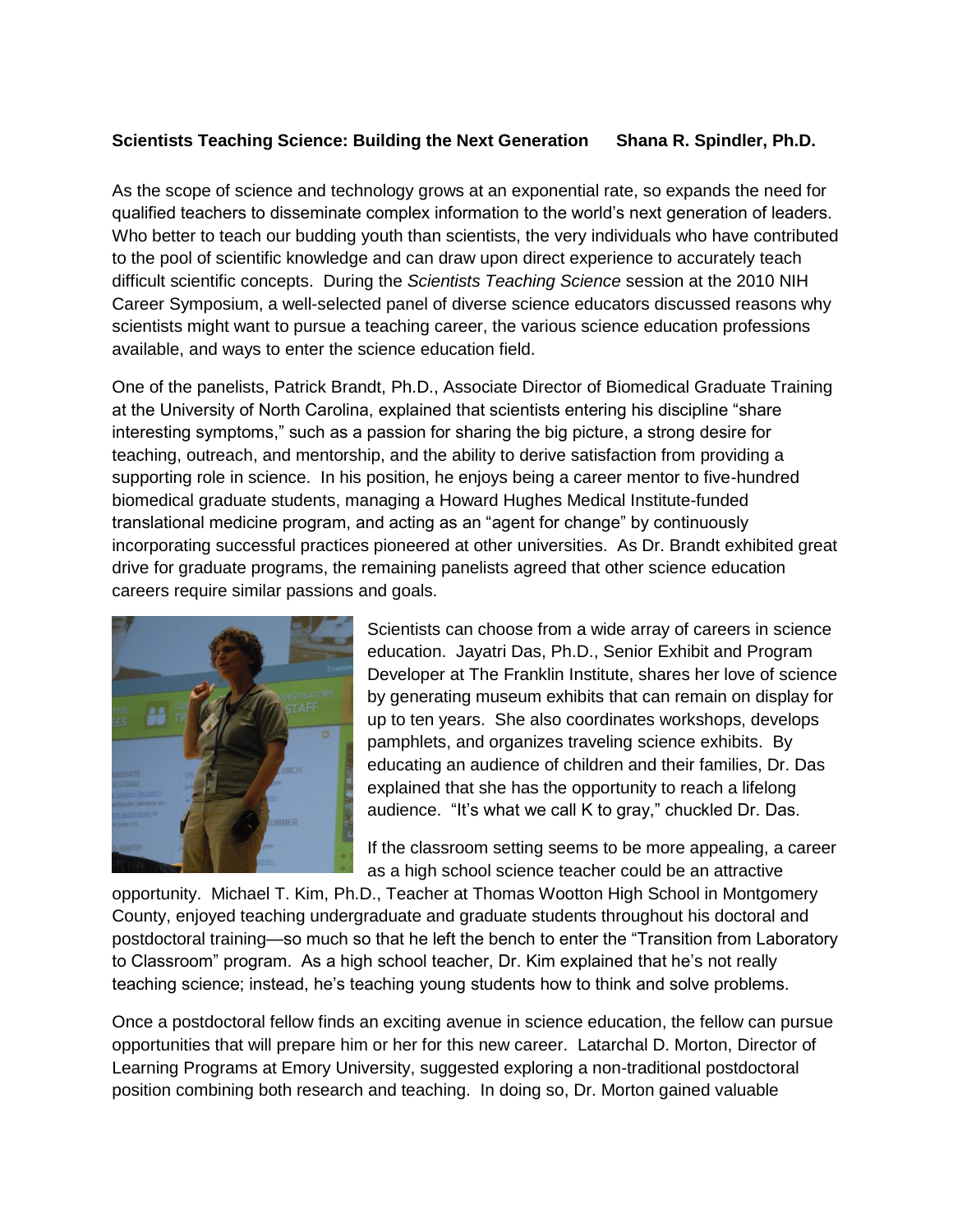experience in teaching portfolio development and curriculum design. She also studied job descriptions to learn what skills potential employers desired and then sought skill-building experiences, such as creating workshops or hosting symposiums. The panelist all agreed that the postdoctoral skill set that many take for granted—critical thinking, creativity, analytical aptitude, and presentation skills—is applicable to a science education career and that networking is critical to meet others already in the field.

Throughout the discussion, the panelists demonstrated an undeniable passion in describing their career transitions and current professions. "When passionate, transitions—while challenging—seem natural," explained Kathleen A. Travers, Ph.D., Senior Lecturer at the University of Maryland. Her winding path from writing poetry to working in business to achieving a doctorate in teacher education was, as she put it, the best decision she ever made. Dr. Travers captured the unbridled enthusiasm of the panelists in her final statement: "I"ve not only made a difference, I've changed the world."

*Shana R. Spindler, Ph.D., IRTA Fellow at the National Institute of Child Health and Human Development, currently studies the genetic regulation of cellular morphogenesis in the Zebrafish lateral line. More of Dr. Spindler's writing can be found at her blog "The Bottom Line in Bioscience," located at www.theblib.blogspot.com.*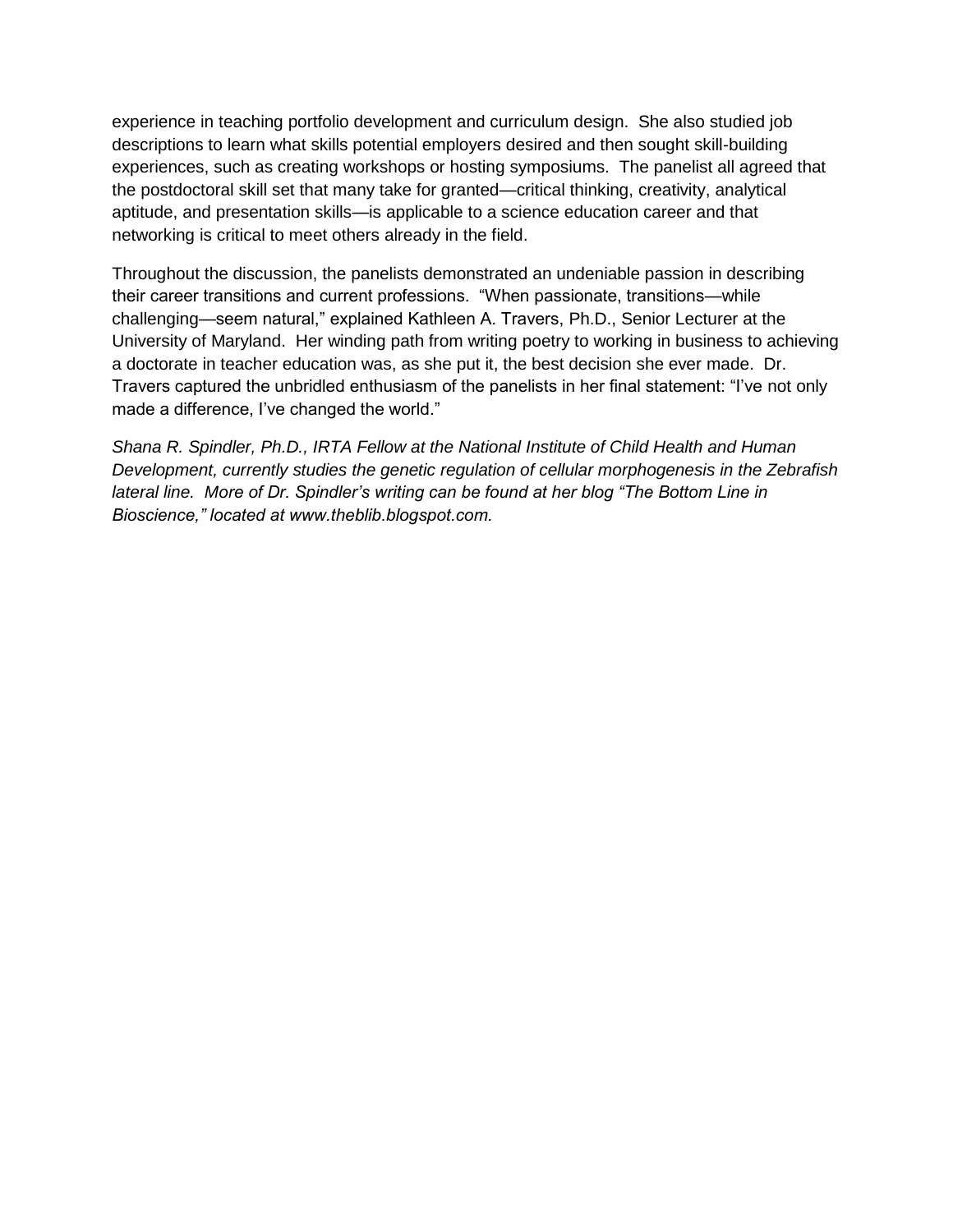### <span id="page-11-0"></span>Research Careers in Industry **Millet Careers in Industry Accord Participate Control** Mila Suuriniemi, Ph.D.

"Do what you love to do, but be willing to take some risks" was a major theme of the *Research Careers in Industry* session at this year"s NIH Career Symposium. While transitioning from academia to industry requires a unique skill set to make you attractive in this highly competitive

job market, it can be well worth your effort.

The four panelists described their current work in industry and suggested some key skills worth developing in order to get your foot in the door and to make you stand out from other applicants. One of the most important skills according to Evguenia Svarovskaia, Ph.D. from Gilead Sciences is your ability to communicate. It is essential to present yourself well to a company. As far as technical skills and expertise go, those with a PhD and a few years



of post-graduate experience should be at a similar level. However, the impression an applicant gives in an interview is what really separates a new hire from the rest of the crowd.

Several responsibilities in an industry job require skills that are familiar to a postdoctoral scientist. If you enjoy presenting at conferences, Michele Gunsior, Ph.D. from Covance Laboratories has good news for you. She is currently a Principal Investigator and often attends meetings to inform the scientific community of the ongoing projects at her company. Writing is another valued skill, and publishing is one method of advancement at any company, according to Hosein Kouros-Mehr, M.D., Ph.D. from Genentech/Roche. All the panelists rejected the common belief that companies are purely product-oriented. There is always basic fundamental research behind every product.

Most importantly, the panelists emphasized being pro-active and open to new things. They stressed that fellows should make the most of opportunities today by learning and enhancing your skills right here at the NIH. Talking to colleagues and PIs in your branch or institute is a great place to start.

There are many reasons why a scientist would choose to pursue a career in industry. While one may be after a higher salary, the level of efficiency in industry may appeal to another. Brandon Jeffy, Ph.D. from AstraZeneca Pharmaceuticals explained that his motivation was his desire to get closer to the "end-product".

So, are there any disadvantages to pursuing a career in industry? In a company, one is expected to reach a project"s goal by whatever means necessary and may include sacrificing research of "his or her own interest" to some extent. You may also need to relocate along the way, either to a different branch within the same company or to a new company altogether. Industry has also been especially affected by the financial downturn, demonstrating the lack of job security in industry.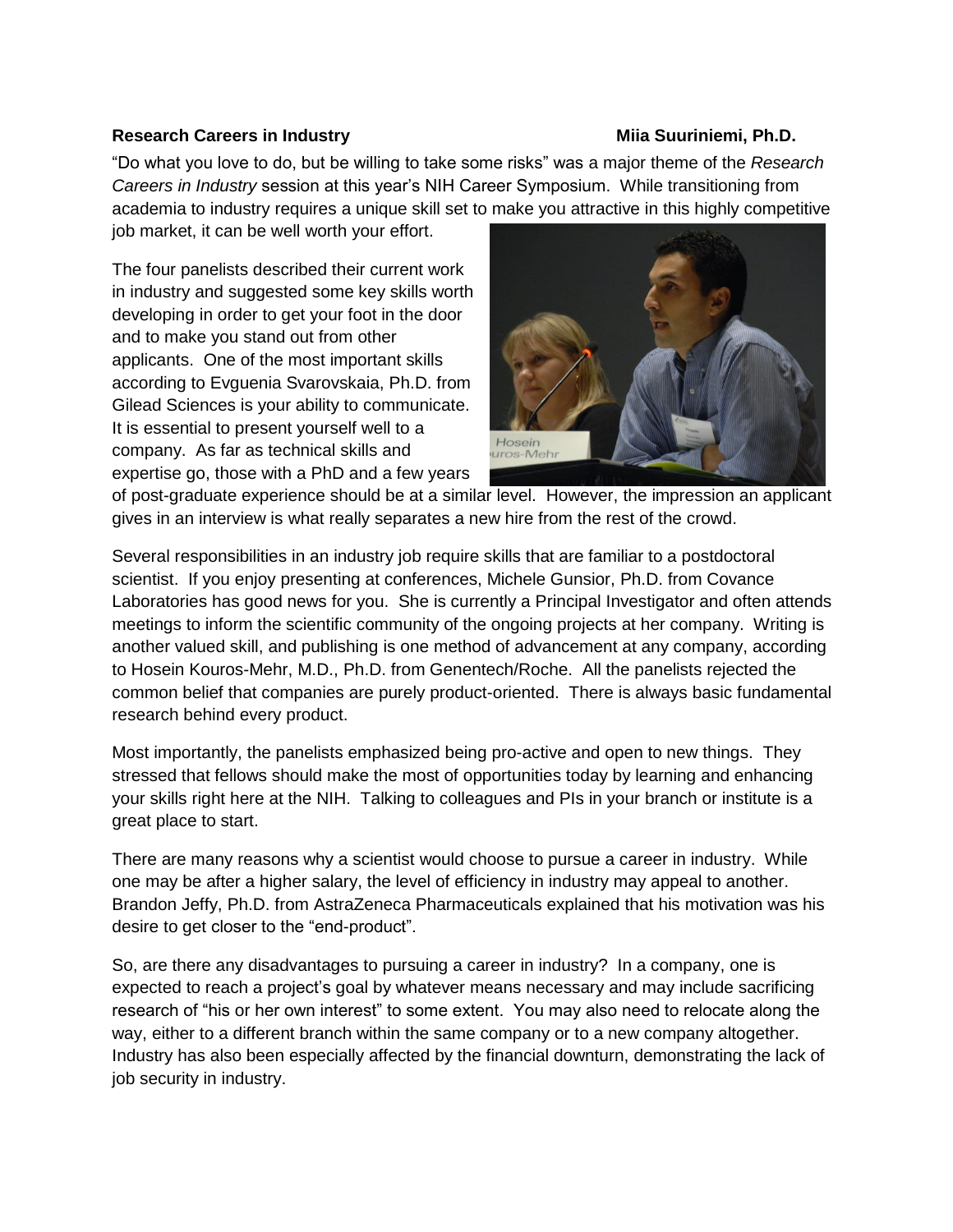Many of the questions from trainees showed concern about choosing the right postdoctoral environment when considering a move to industry. First, the panelists encouraged the completion of a post-doc since most of the biological scientists in industry have postdoctoral training. However, there is no requirement for an industry post-doc, as many might think. Academic training is highly recommended, especially if you want to keep both industry and academia as viable career options. It is also important to choose your mentor wisely. A mentor who supports your future career plans in industry can help you achieve the necessary skills as well as good points of contact for networking.

*Miia Suuriniemi is a postdoctoral fellow in the NCI/CCR/Genetics Branch who completed her Ph.D. in Finland. She is fascinated by today's state-of-the-art genomic technologies, and the information they will hopefully provide to cancer research.*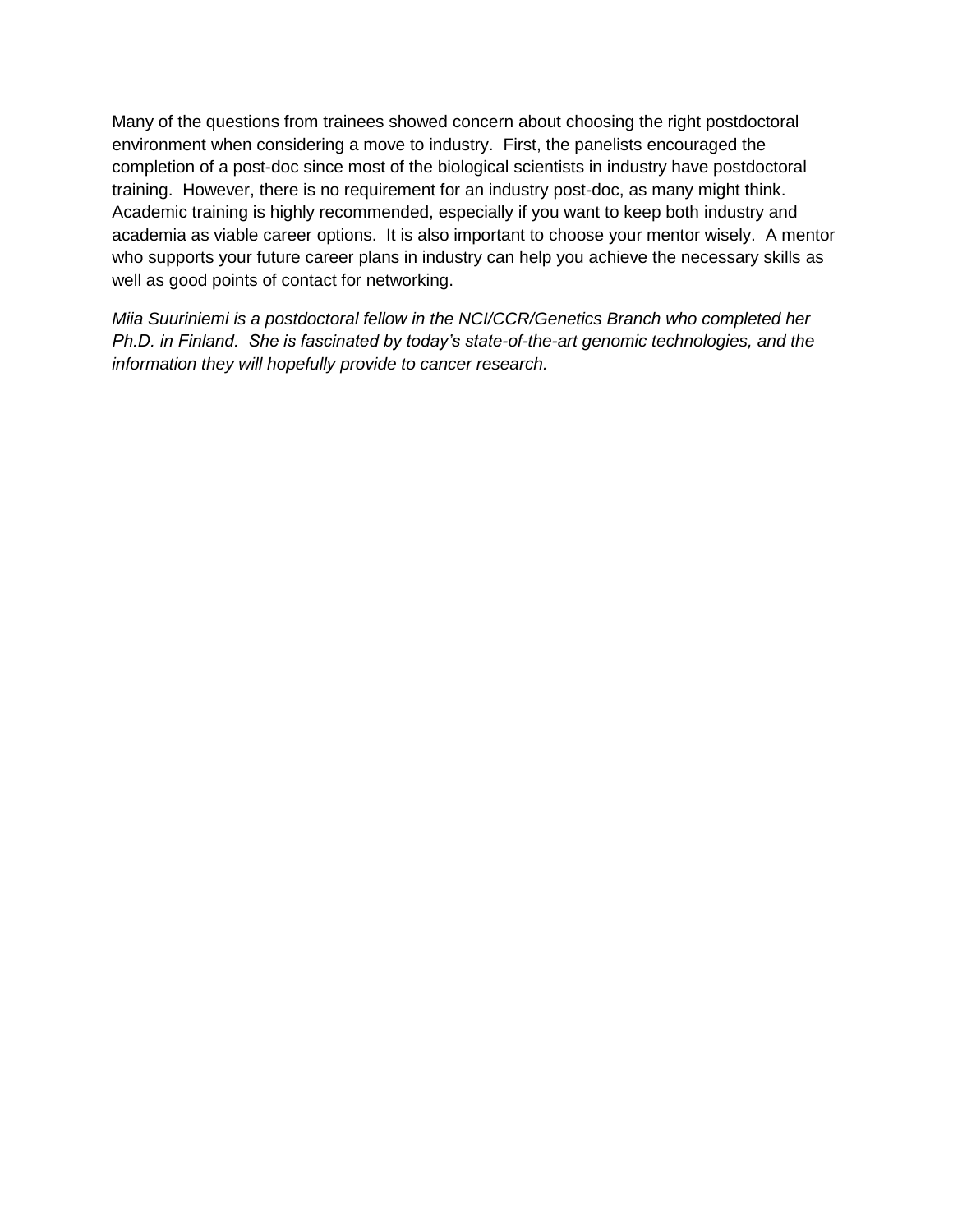### <span id="page-13-0"></span>**Science in Industry: Non-Bench Scientific Careers Todd Gibson, Ph.D.**

If you love working in the lab or can not imagine spending your days away from the bench, you may not need to read this section. If, however, you maintain a strong interest in science but think you might like to explore career alternatives such as business, sales and marketing, or project management, by all means keep reading. There are numerous opportunities in industry for science Ph.D.s to transfer their current skills to a variety of non-bench positions, as evidenced by this session"s four speakers, who gave brief introductions then engaged in an informative and wide-ranging Q&A period.

Jenelle Timmins, Ph.D. is an Associate Program Manager of research programs at Regeneron Pharmaceuticals, Inc. She performs a variety of project management duties, including leading cross-functional research and technology development teams and serving as a liaison with



scientists both within and outside the company. Matthew Kiser, M.S., M.B.A. identifies, establishes and manages strategic business partnerships within the pharmaceutical industry in his position as Executive Director of Pharmaceutical Business Development at Martek Biosciences Corporation. Dzung Nguyen, Ph.D is the Associate Director of Global Sales and Marketing at BioLegend, a small biotech company specializing in antibody-based research tools. Finally,

Nick Kaludov, Ph.D. is an experienced biotech executive who has successfully commercialized biotech research platforms, founded a biotech company, and established several corporate alliances. His entrepreneurial spirit is demonstrated by his current position as Vice President Scientific Operations at Gradient Biomodeling LLC, a company with a total of three employees!

A popular misconception seems to be that leaving the lab means abandoning science. In fact, the speakers in this session all agreed that one of the chief attractions of their jobs was the ability to expand their skills and responsibilities beyond the bench while staying "in touch" with the science and continuing to interact with other researchers. Monotony is certainly not a concern in these non-bench careers, as another common theme among the speakers was the incredible diversity of their day-to-day activities. Drs. Nguyen and Kaludov emphasized the benefits of working in a small company, particularly the dynamic work environment and the opportunity for recognition and rapid advancement. For those looking to expand their skill sets, an additional benefit of working for a small company is the requirement for employees to work in many different areas and "wear many hats", whereas in a large company, each employee may be pigeonholed into a specific job function.

So what is needed for success in non-bench industry careers? In addition to the scientific expertise shared by all fellows at NIH, the speakers agreed that excellent communication skills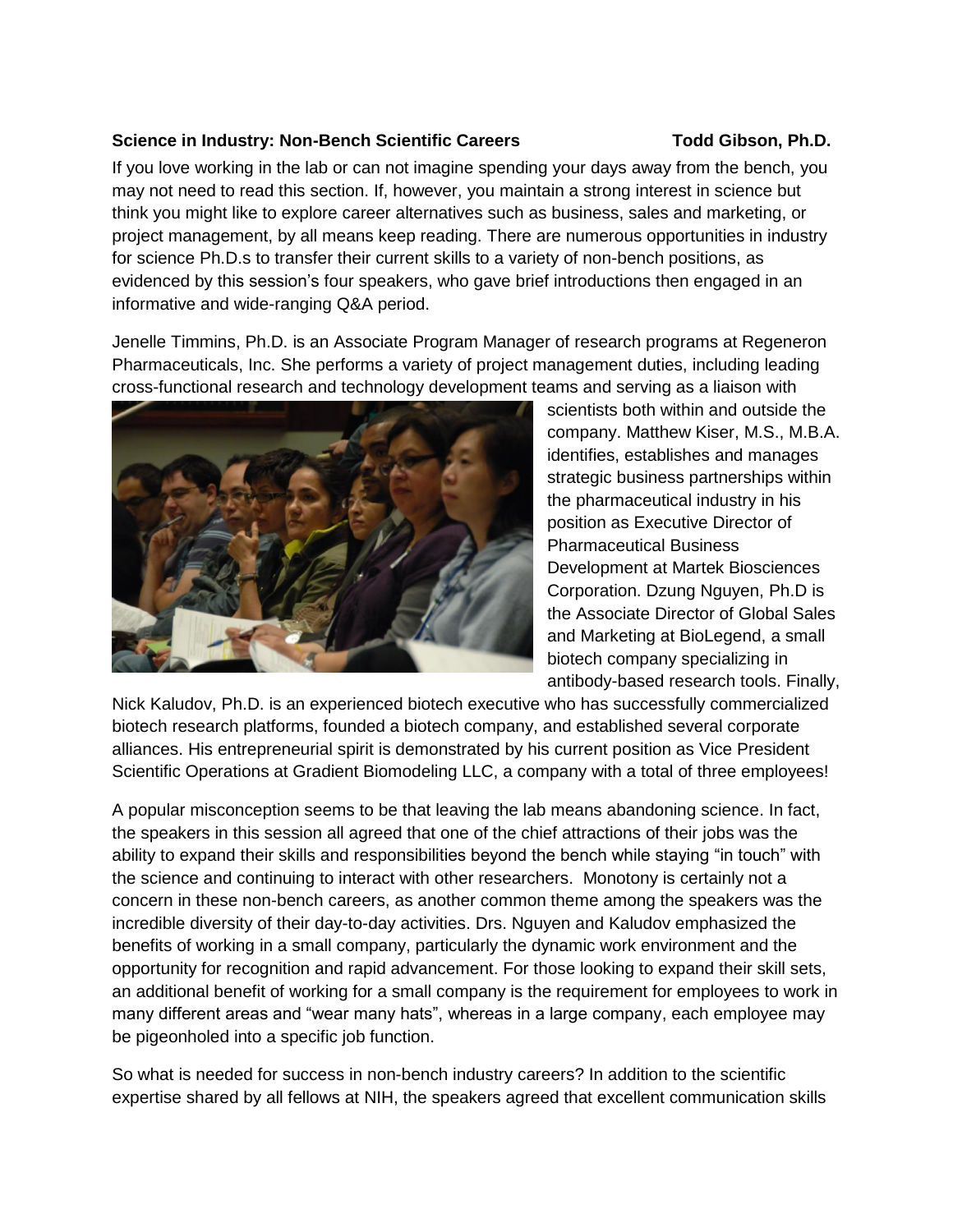and the ability to work well in teams are vital attributes for job candidates. Lab research can often be independent and self-directed, but the industry setting demands interdependence and teamwork to achieve goals set by the company. As Mr. Kiser pointed out, "in industry there is no such thing as "your project"". Other important attributes for success mentioned by the speakers included enthusiasm for the company"s work and goals, an ability to think globally and "see the big picture", and flexibility.

How can you make the bench-to-business transition? Dr. Timmins suggested being creative in thinking of how your current skills and experiences can translate to other arenas. For example, a typical NIH postdoc will not have any specific experience as a "project manager". In reality, we all manage our own projects every day, including relevant experience in areas such as scheduling, setting up collaborations, summarizing results, and meeting deadlines. Dr. Nguyen emphasized the attractiveness of Ph.D.s for any position in a biotech company, regardless of the specific skill set involved, due to the general qualities required to complete a Ph.D. (i.e. critical thinking, persistence, creativity, and discipline). Of course, all the speakers were adamant about the critical importance of networking when it comes to actually finding an industry job. Each had a personal story of how networking led directly to a job offer. The panelists suggested talking to as many people as possible and setting up informational interviews. They also suggested that the most important step was getting in the door to industry. One option would be to start out in a bench job, prove yourself to the company and then move to a non-bench position.

Audience members had a number of questions regarding the required credentials for non-bench industry jobs, such as postdoctoral training, MBA degrees, and publications. For most jobs, the speakers said that an MBA is not required, though it could provide a "leg up" during the hiring process. While postdoctoral training is also not typically required, it can be invaluable in terms of gaining the necessary experience, confidence and independence. Publications in peer-reviewed journals are less important in industry than academics, but even for non-bench careers a strong publication record serves as a testament to one"s ambition, work-ethic, and achievement.

The session ended, appropriately enough, with the following question: "If you could offer us one piece of advice, what would it be?" Dr. Kaludov"s advice was to start thinking about what you really want to do as early as possible and think strategically about your career. Mr. Kiser said simply "don't be afraid to fail", and Dr. Nguyen drew on his own experiences to advise that "if plan A doesn"t work, remember that plan B or C might be even better". Finally, Dr. Timmins concluded the session saying "Make sure your job is a match for you. And Network!"

*Todd Gibson recently completed his Ph.D. in Epidemiology through the Yale University – National Cancer Institute Cooperative Training Program. He plans to continue his research in cancer epidemiology as a postdoc at the NCI as part of the Cancer Prevention Fellowship Program.*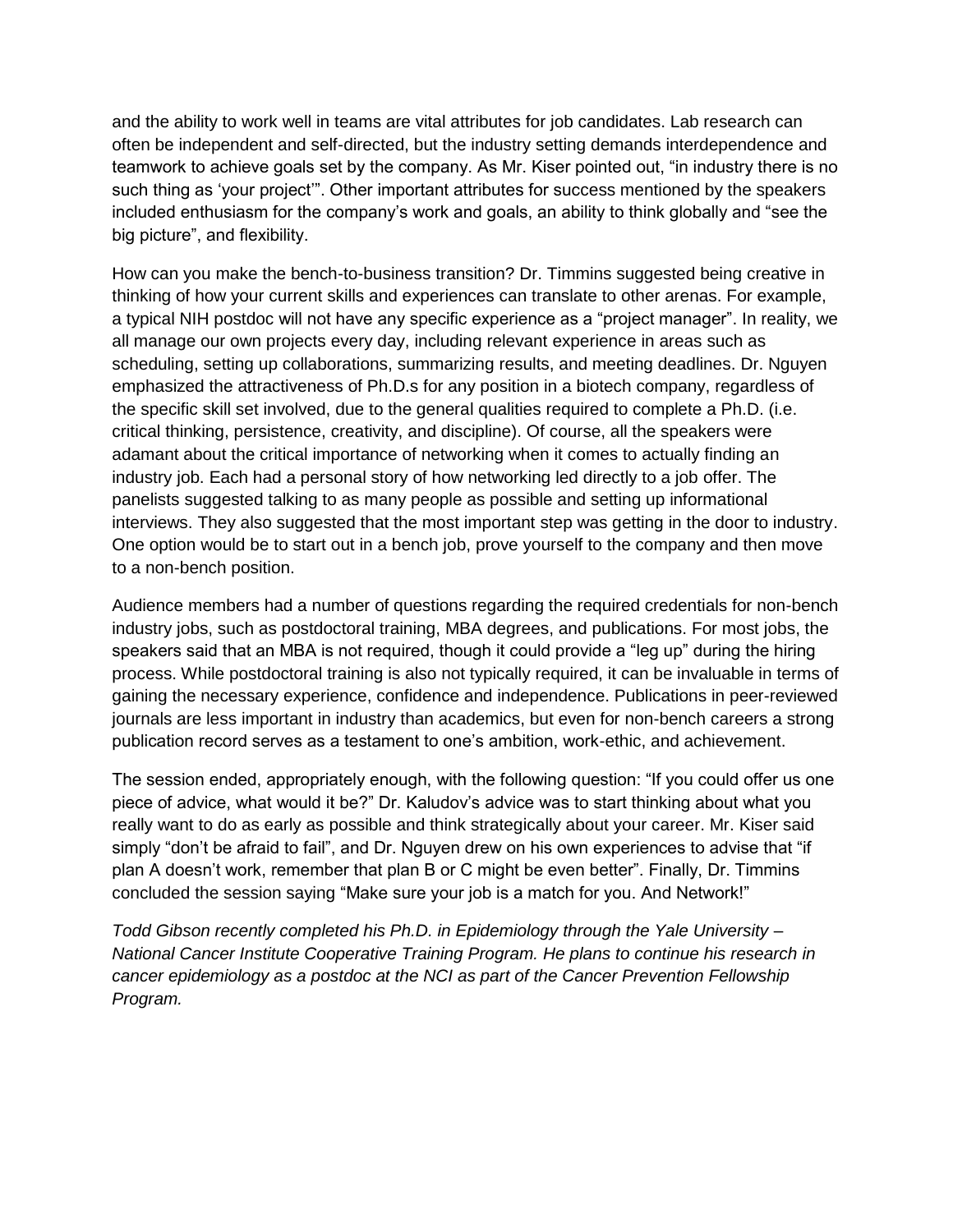### <span id="page-15-0"></span>**Science in Business Jeffrey Zhao, Ph.D. Jeffrey Zhao, Ph.D.**

Imagine that you, a postdoctoral fellow, and your advisor have invented a rapid detection kit for a major disease. You decide to enter a brave new world, and launch a start-up biotech company based on the invention.

Chances are, during this exciting process, you would meet technology transfer officers, patent lawyers, and business consultants, such as Lawrence Carroll, Ph.D., J.D., Katie Darius, Ph.D., John Julias, Ph.D., and Clifford Michaels, Ph.D., who were the four panelists featured in the *Science in Business: Careers in Scientific Consulting and Intellectual Property* session of the NIH Career Symposium.

Dr. Michaels, working in the Office of Technology Transfer of an academic institute (Emory University), would evaluate your invention, and draft patent applications. The patent would protect your intellectual property (IP), the most valuable asset for a biotech company. Dr. Carroll, a patent attorney at a prominent law firm (Womble Carlyle Sandridge & Rice), would go to court to defend your company"s position if another company attempted to market the same detection kit without licensing, or if you were sued for violating patents of other companies. If your company wants to develop and market new products to ensure long-term success, Dr. Darius and Dr. Julias, both working for consulting firms specializing in life sciences (The Frankel Group and Booz Allen Hamilton, respectively), could help you devise business strategies after conducting interviews and analyzing financial and business data.

Consultants and attorneys seem to be different species from life scientists in a lab. However, Ph.D.s with excellent scientific training and solid quantitative and analytical skills are actually highly valued in consulting and IP law firms. A Ph.D. is generally mandatory for patent agents or lawyers focusing on biotech and drug discovery because the clients, who mostly have Ph.D. or M.D. degrees, expect the agents to understand their cases quickly and accurately. Four firstauthor publications helped Dr. Darius land her job. Postdoctoral training, although not required, can be very advantageous to job candidates for law and consulting firms. Both Dr. Julias and Dr. Carroll were postdoctoral fellows in NIH, where they became more independent researchers, further developed their communication skills, and networked with people in academia and industry during conferences.

To flourish in consulting and law firms, scientists need additional skills that are not typically included in laboratory training. Outstanding communication and people skills are essential for lawyers and consultants, who often explain complex scientific concepts, defend their strategies convincingly, and manage clients with various personalities. You can demonstrate your writing strength with review articles and writing samples in non-scientific publications, which are especially important for non-native English speakers. Being a fast learner is important for a

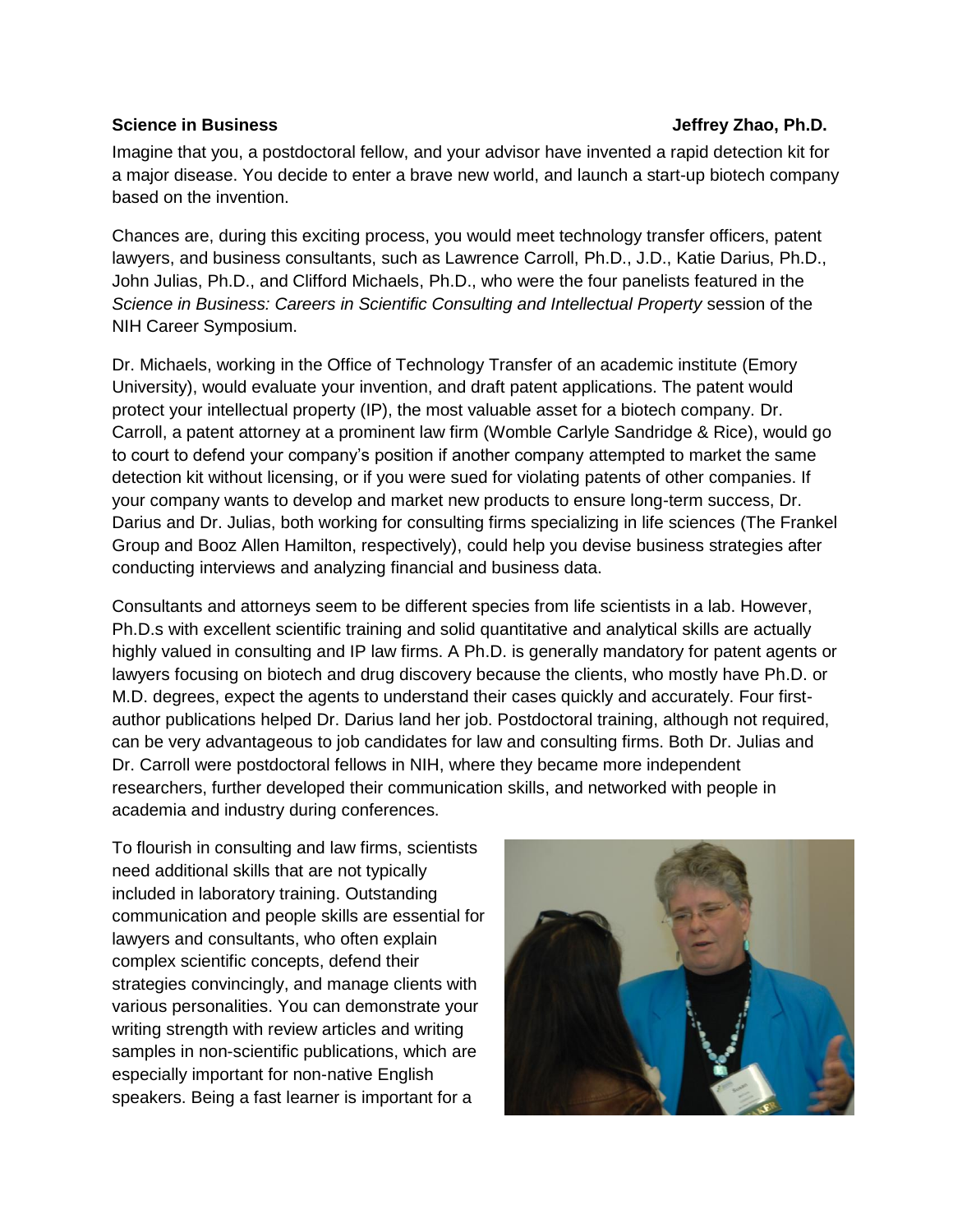consultant to be able to adapt quickly to ever-changing situations. A consultant also needs to pay more attention to the big picture than to miniscule details.

To set them apart from other job seekers, the panelists went the extra mile. Dr. Darius obtained a certificate in management from the Wharton Business School, while Dr. Carroll passed the national patent exam before working as a patent agent. An internship is a great stepping-stone for a permanent position in IP law firms, technology transfer offices, and consulting firms. Moreover, an internship will assure you it is your dream job before you jump ship.

Now take a deep breath, and ask yourself seriously: are you more excited about conducting research and making new discoveries, or do you excel in debates and negotiations, enjoy intellectual discussions and team-work, all while tackling challenges faced by a wide range of clients? If you find yourself leaning toward the latter, a career in IP or consulting may be for you!

*Jianfei "Jeffrey" Zhao is a postdoctoral fellow in the National Cancer Institute. He obtained his Ph.D. in Biochemistry from the University of Oregon. Jeffrey is originally from China where he graduated from Peking University with a B.S.*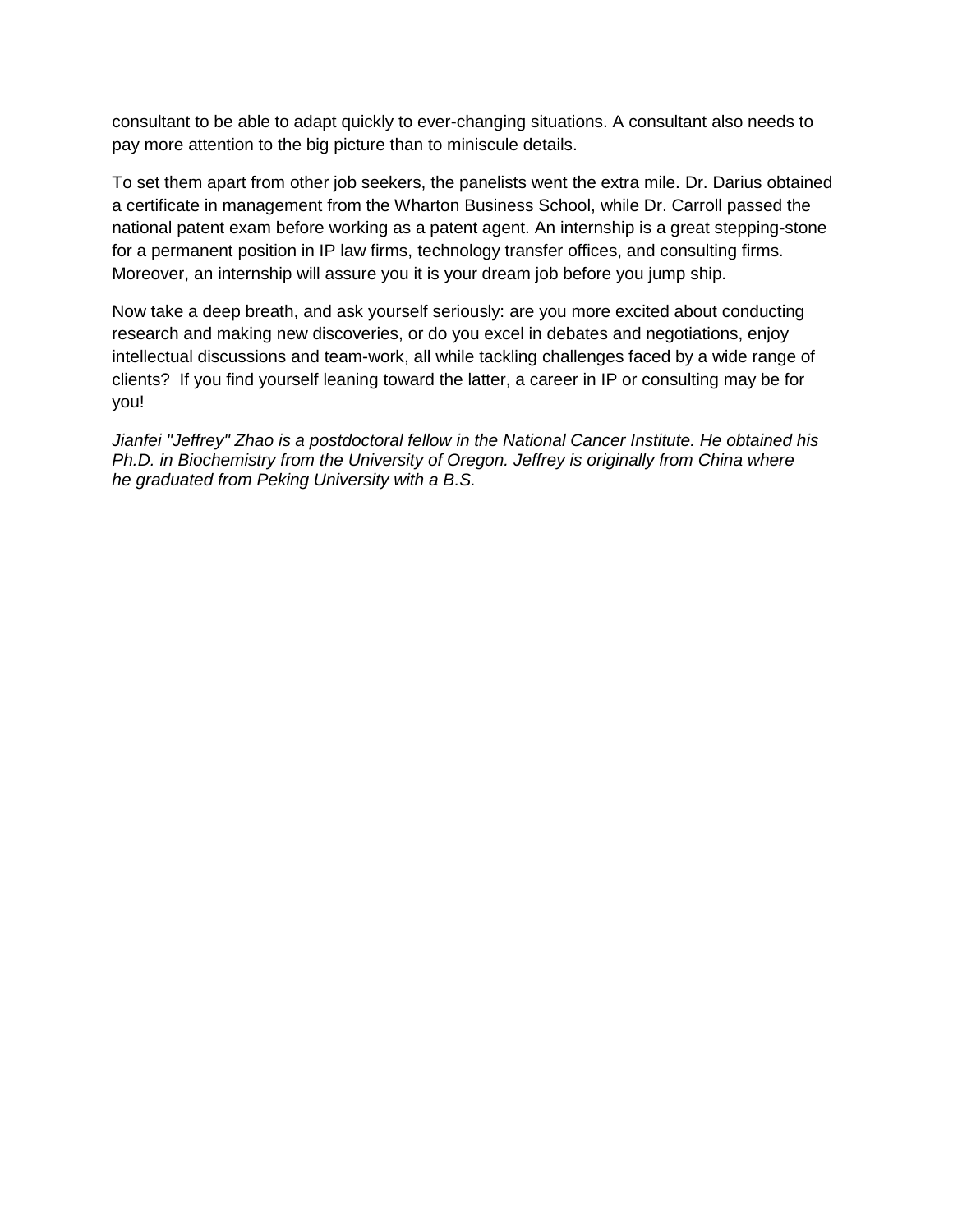### <span id="page-17-0"></span>**Career Options for Clinicians International Career Control of Career Area Castalla, Ph.D.**

Finding a position that is just right for you requires determination and a cart load of good advice. The panelists invited for the session *Career Options for Clinicians* all have found their niches, which ranged from drug development in industry, to research, clinical care, teaching at a medical school, and even "The Dark Side" of drug development, government regulation at the Food and Drug Administration (FDA).

One of the main challenges M.D.s are confronted with at medical universities is efficient time management. Three members of the panel, Vecihi Batuman, M.D., Chief of Medicine Service at the VA Medical Center in New Orleans, William Savage, M.D., and Clifford R. Weiss, M.D., both Assistant Professors at The Johns Hopkins University School of Medicine (JHMI) in Baltimore are involved in patient care, teaching, and research.



How do they balance these three demanding tasks? Dr. Weiss pointed out that while JHMI has no extra teaching requirement, bedside teaching is part of the clinical duty, and sacrifices are necessary to accommodate all three responsibilities. According to Dr. Batuman, who additionally holds a full professorship at Tulane University Medical School, equal division of all three tasks is also not realistic. "A successful research career requires 70-80% of time allocated to bench work".

However, once established, MDs have the option of recruiting more researchers. If you do not want to neglect your research career, fellowships such as the NIH Career Development Awards give junior faculty members "protected time" for their research, according to Juan Lertora, M.D., Ph.D., Director of the Clinical Pharmacology Program at the NIH.

If you decide to move into drug regulation and development, patient care and research can also be combined. Steven Ryder, M.D., President of Astellas Pharma Global Development, and Susan McCune M.D., M.A.Ed., Deputy Director of the Office of Translational Sciences at the FDA outlined options available to MDs. According to Dr. McCune, the FDA offers numerous opportunities for early-stage clinicians, and available fellowship programs allow both patient care and research. If you are interested in working outside of the U.S., many clinical studies are performed in other countries, and the FDA has international offices. Dr. Ryder, who oversees processes involved in the development of drugs ranging from discovery to clinical trials, pointed out that in industry, it is advisable to focus on either research or translational science, as both are often impossible to combine in one career. However, while he was working at Pfizer, many colleagues stayed associated with hospitals and were involved in patient care.

How do you choose the path that is right for you? The panelists agreed that the first and most challenging hurdle is the decision-making process. If you are not sure which direction to take your research to, Dr. Savage advises to "do what you love to do", but choose an area having a high chance of success. Asking questions like "What is the impact of the outcome of my research?" have helped him to find his particular niche.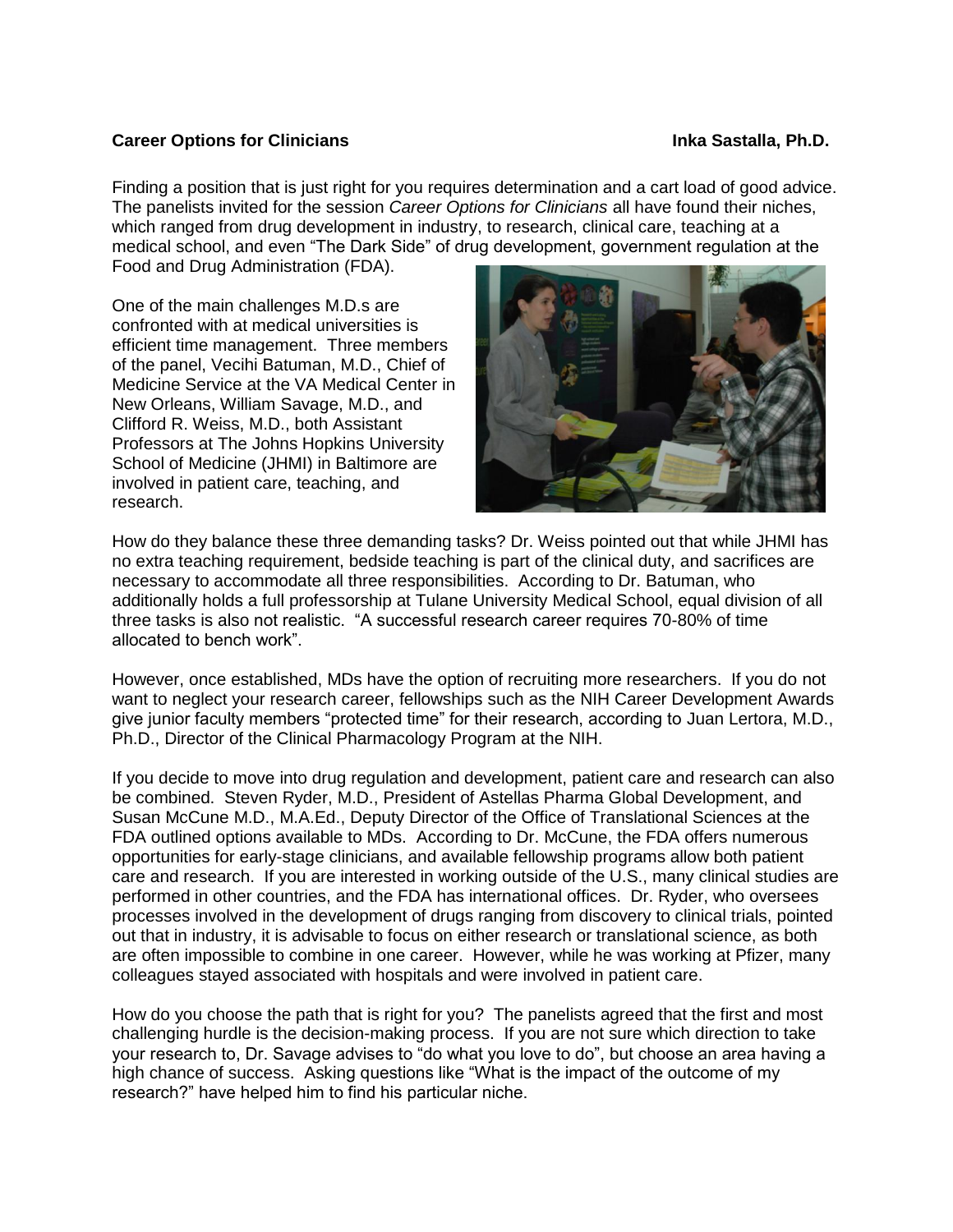Most importantly, the panelists emphasized the significance of networking and being guided by mentors. Choosing a great mentor is difficult, and Dr. Batuman recommends that young clinicians pick one that already has a successful career. If you decide to move into industry, Dr. Ryder believes that choosing a quality organization involved in a broad range of research will put you in contact with people of diverse expertise, giving you more alternatives when choosing a specific field.

Once you have overcome the greatest challenge of finding your career path, everything else will fall into place.

*Inka Sastalla received her Ph.D. from the Technical University in Braunschweig, Germany. She then did a one year postdoc in the lab of Dr. S. Chhatwal at the Helmholtz Center for Infection Biology in Braunschweig, Germany where I investigated virulence factors and two-component regulatory systems of Streptococcus pyogenes. In 2006, she joined the lab of Dr. S. Leppla at NIAID, where she currently works on the pathogenesis of Bacillus anthracis. She is an editor on the Fellows Editorial Board at NIH and a board member and webmaster of the Bethesda Chapter of the Association for Women in Science.*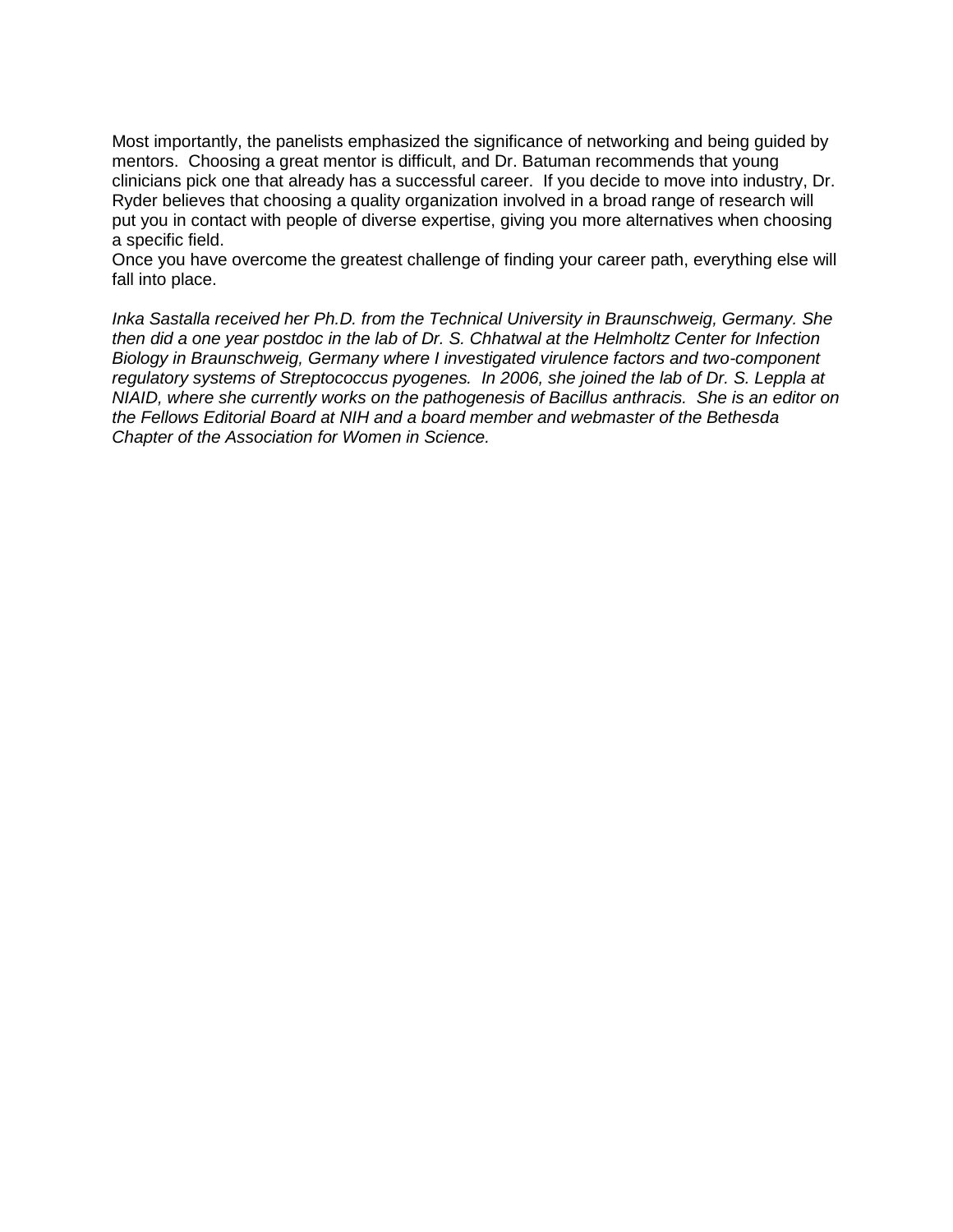## <span id="page-19-0"></span>**Where Discovery and Legislation Meet: An Overview of Science Policy Allison Bierly, Ph.D.**

In the midst of the power struggle on Capitol Hill between politicians vying to make their vision of America a reality, those who take up the fight for science policy are a critical voice. Tobin L. Smith, the Vice President for Policy at the Association of American Universities, laid out the battle lines for a packed seminar room at the Career Symposium on May 18. His seminar focused on defining science policy, explaining why the field is difficult to understand and navigate, and elucidating why scientists should play a role in policy-making.

Mr. Smith described science policy as consisting of two broad categories. The first encompasses the decisions about how to fund and structure support for scientific research, while the second involves the use of scientific knowledge to improve decision-making in policy areas such as clean air and health care. He emphasized the complexity of the field, pointing out that policy is made at all levels, from executive orders by the President to interpretation of the laws by individuals. Adding to the number of cooks in the kitchen is the multitude of Congressional committees claiming oversight for various areas of research. Mr. Smith referenced Admiral James Watkins" statement that he reported to nine agencies and no less than forty-seven Congressional committees and subcommittees for oversight of oceanographic research alone.

With so many committees devoted to the topic of science policy, one might think that adding bench-trained scientists to the mix would be superfluous. Not so, according to Mr. Smith. He explained, "The reality is that many policymakers do not understand science," and offered a telling statistic: in Congress, less than five percent of members come from a science or engineering background. In fact, the Congressional Research Service reported that in the current Congress, only 23 members hold Ph.D.s, compared to 225 members who hold law degrees. Legislators are often strongly influenced by their constituents" correspondence, Smith revealed, and they want a clearly defined cause and effect relationship between the funding they give and the results they get. This is not always a realistic expectation in research, and therefore the input of trained scientists is necessary to "transcend that cultural divide."



Asked to describe a typical day on the job, Smith responded, "There is no typical day." However, his current work involving the America COMPETES Act requires him to attend Congressional hearings on the Hill to monitor the progress of the legislation. He then spends his time on the phone, relaying information to Federal Relations Officers at universities. He also attends meetings with corporate allies to plan strategies for

garnering support of basic physical research. Although not a scientist himself, Smith had several key pieces of advice for those scientists wishing to break into the policy field from the bench. He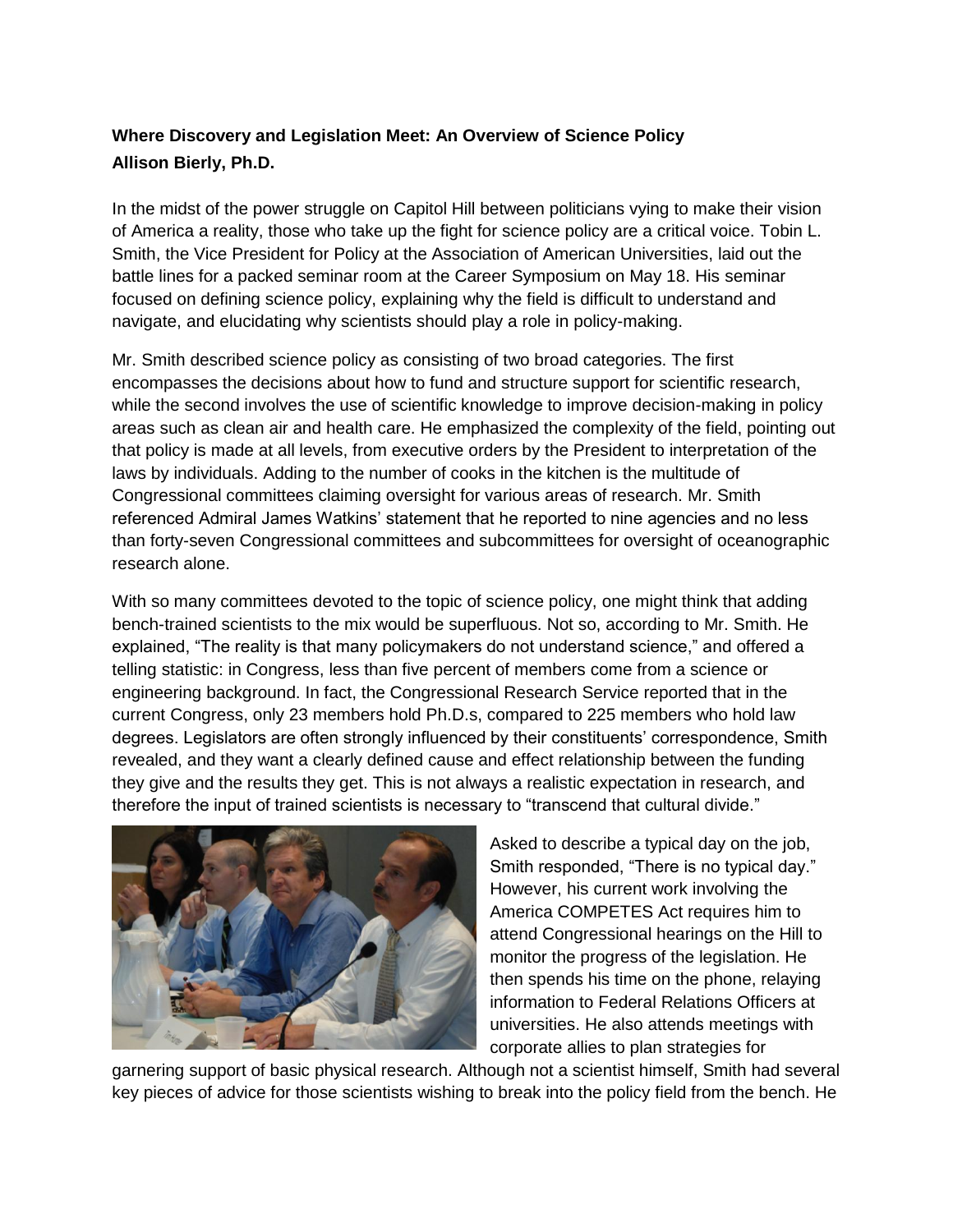emphasized the importance of networking, and suggested getting to know one"s Congressional staffers as well as finding members of one"s professional society who hold policy jobs. Additionally, policy-oriented scientific organizations such as Scientists and Engineers for America can offer exposure to the field, as can the annual AAAS Policy Forum. He added that while the AAAS Policy Fellows program is useful, there are many other ways to gain experience as well.

Mr. Smith's overview of the field of science policy gave attendees an excellent foundation for understanding this complex career option. Some of the most significant challenges facing our world today and in the future will require the expertise of scientists in policy-making positions. If joining the fight to influence our leaders for the advancement of scientific discovery appeals to you, a career in science policy may be just the career you are seeking.

Reference: Amer, M. and Manning, J. 2008. ["Membership of the 111th Congress: A Profile.](http://assets.opencrs.com/rpts/R40086_20081231.pdf)" [Congressional Research Service.](http://en.wikipedia.org/wiki/Congressional_Research_Service)

*Allison Bierly is a CRTA fellow at NCI-Frederick. She received her Ph.D. in Immunology from Cornell University in 2009 and her bachelor's degree from Ursinus College in 2003, majoring in Biology and English. She currently resides in Mount Airy, Maryland.*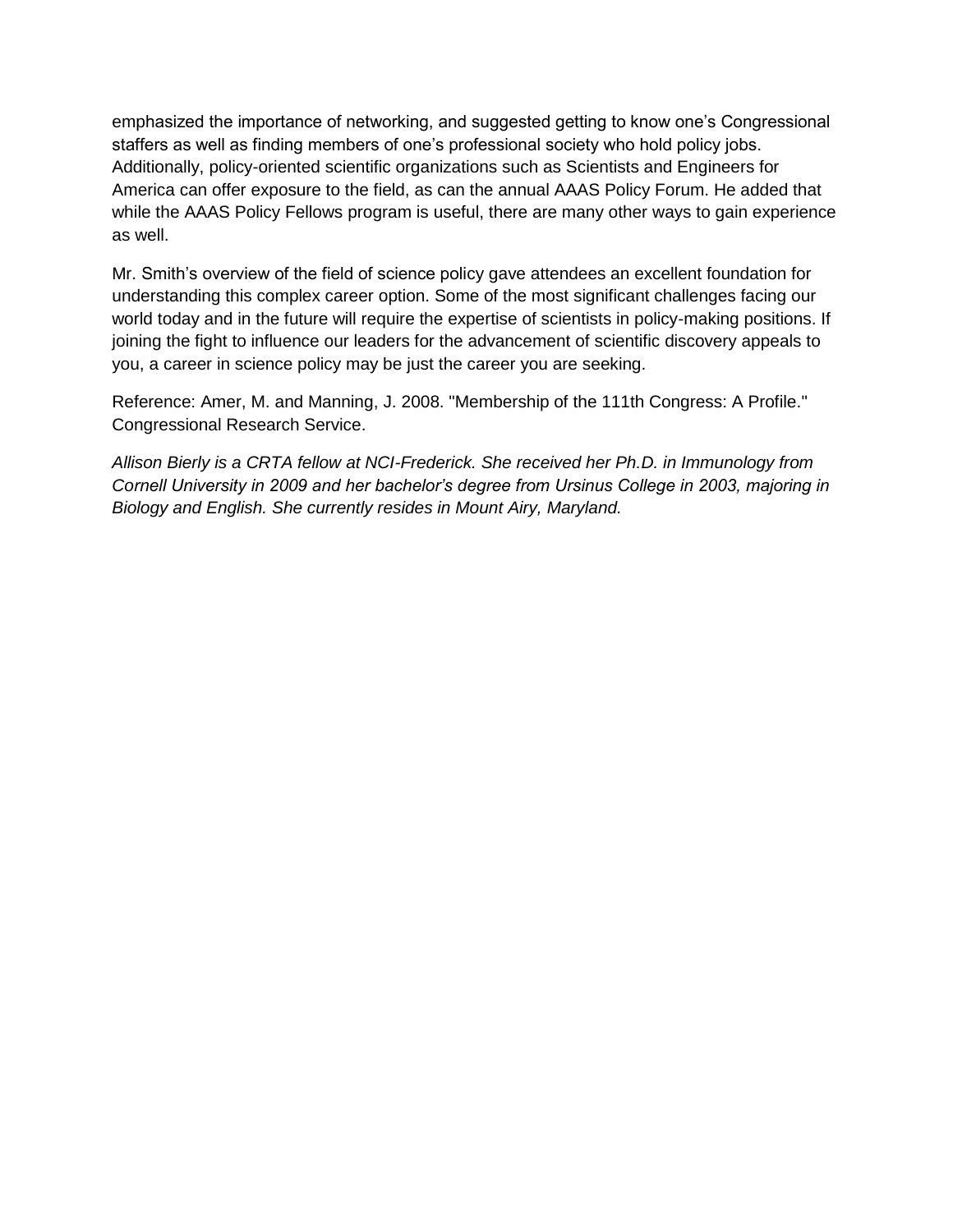### <span id="page-21-0"></span>**Careers in Public Policy Making Carolyn Graybeal**

Do not be limited by your current expertise. This was the consensus from panelists of the *Careers in Public Policy Making* session. As they describe it, a career is public policy is an opportunity to delve in to a variety of different topics, become involve in a range of important issues and influence the way science is applied.

The focus of public policy is to bridge the gap between science, politics and the general public. As a scientist in this field, you are viewed as the expert on the topic at hand, acting as a resource for information or potentially an active voice during policy negotiations. You function as a conduit between the scientists conducting the research and the administrators applying that research. Stepping into that role with a science background gains you credibility in both parties that can facilitate the process.



The field of public policy is vast, so it is important to be open to ideas and topics not necessarily related to your past research. With a background in Material Science and Engineering, the career of Ticora Jones, Ph.D. has taken a circuitous path from teaching science to middle school children to working on taxes and national resource management. Projects can also result in unexpected working collaborations as evidenced by AAAS Center for Science, Technology and Security Policy Associate Program Director Kavita Berger, Ph.D. who has crossed paths with both the FBI and Department of Homeland Security.

As with any job there are negatives and policy certainly has its share of frustrations. Often you will be expected to balance multiple projects at once. Dr. Jones finds this both invigorating and frustrating. She cheerfully quipped, "I now have ADD."

Acting as a science liaison will not always be smooth sailing. Occasionally, it will be a struggle to push your point across, so you need to be assertive and a good self-advocate.

The panelists had plenty of advice on entering the field. While D.C. might have the highest concentration of fellowship and internship opportunities, FDA Commissioner"s Fellow Kevin Whittlesey, Ph.D. recommends looking into state and local agencies. These programs are looking for individuals with leadership potential, passion and a history of social engagement. When applying to any policy position, demonstrate a concrete interest in policy. This can range from op-ed pieces, professional society memberships or volunteer work. Be creative in packaging your skills. While you may think "skills" are limited to techniques learned at the bench, critical thinking and the ability to synthesize information are highly valuable and transferable skills.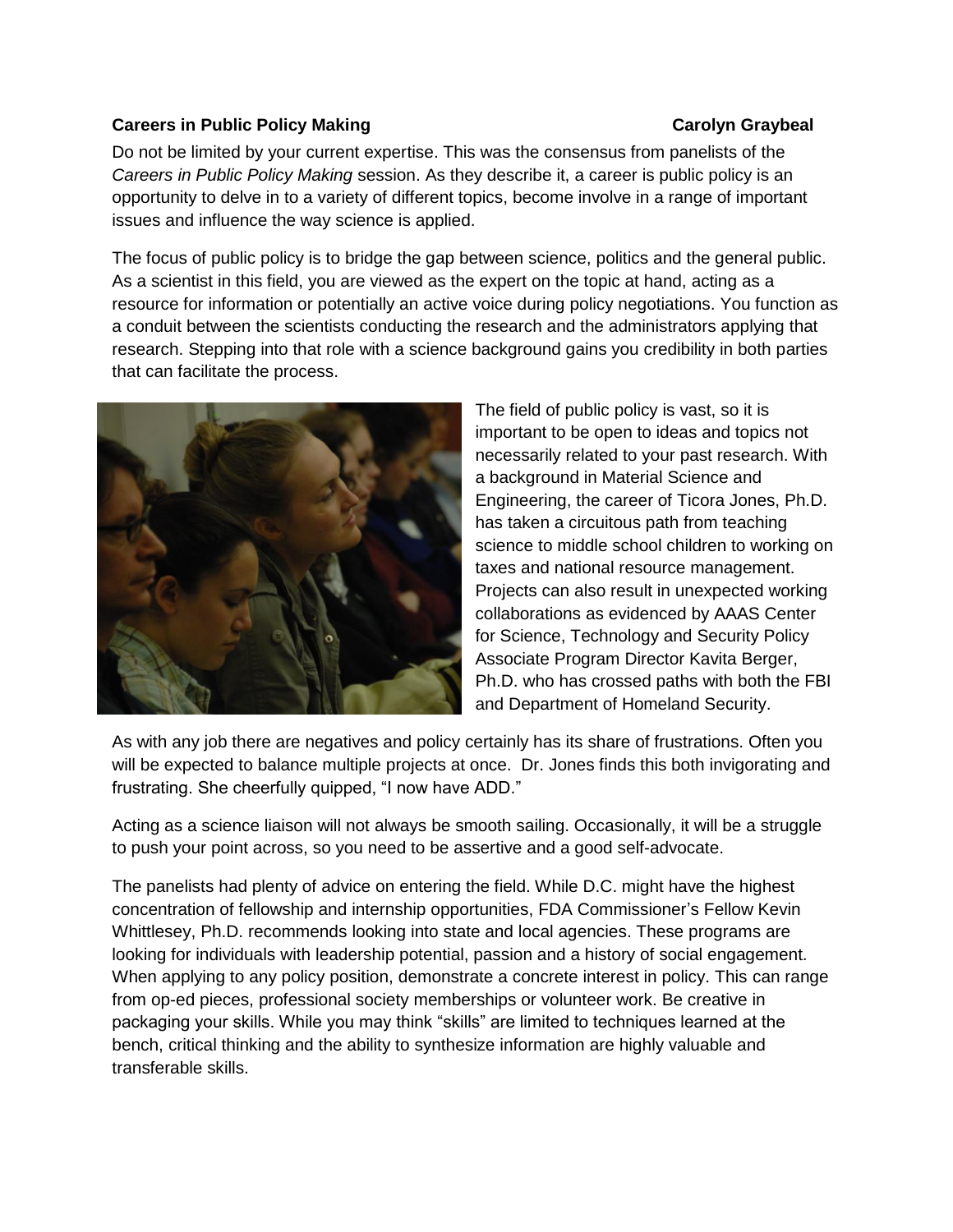For foreign applicants considering a career in the U.S., options might be more limited. Depending on the specific agency, U.S. citizenship could be a requirement. However, opportunities still exist, such as the National Academy of Science Christine Mirzayan Science & Technology Policy Graduate Fellowship.

Finally, fellowships are not all equal. While some may have you working predominately on the Hill, others can provide a more didactic experience. For example, FDA fellowships involve formal course work and the potential for at-the-bench experience. Panelists estimate that upon completion, a third of policy fellows stays in policy, a third returns to academia, and a third enters the private sector.

The panelists" enthusiasm for their careers was evident, as was their conviction of the value of their work. If your interests are varied, you enjoy interacting with people with a variety of backgrounds and you want a novel means to be involved in science, a career in public policy may be well worth considering.

*Carolyn Graybeal is a graduate student at Brown University currently working at the NIAAA studying the effects of stress on cognitive flexibility.*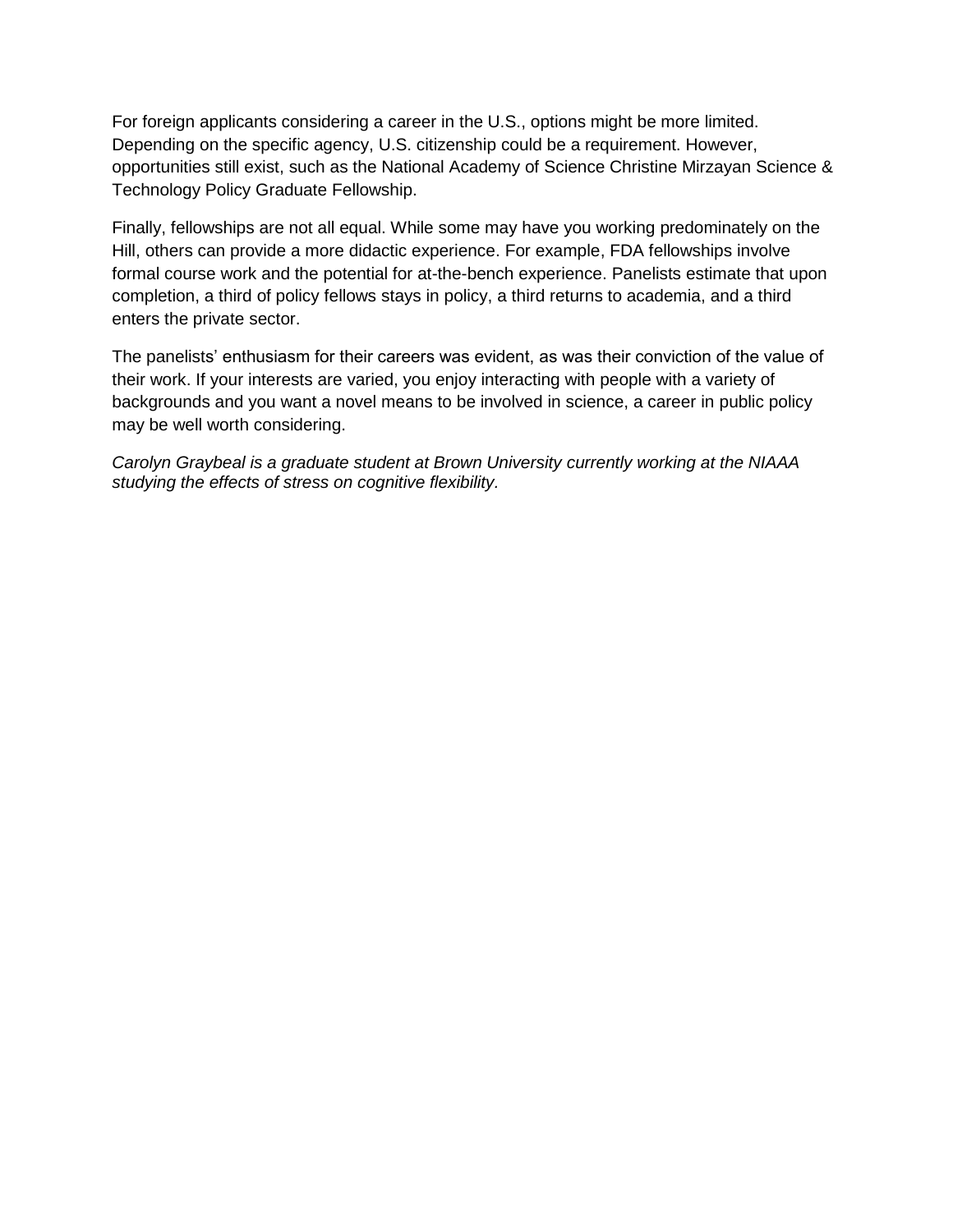## <span id="page-23-0"></span>**Science at the Federal Government: Careers Away from the Bench Rachel de Kluyver, Ph.D.**

The slogan "Uncle Sam needs you!!" is as true today as it was when first used as a military recruiting tool during WWI. It is estimated that the federal government and its agencies need to hire up to 270,000 people between 2010 and 2012 (Partnership for Public Service survey), which represents an outstanding opportunity for Ph.D.s in the public health and medical fields. At the recent NIH Career Symposium, representatives from five federal agencies, including the Public Health Service, the Patent and Trademark Office, the Department of Defense, the Food and Drug Administration and the Department of Health and Human Services, highlighted the diversity of non-bench careers available today.

Expert and generalist positions within the government that require Ph.D. credentials include Scientific Review Officer and Health Science Grants Manager. These roles are involved in all phases of project support from policy development and definition of a funding gap, to oversight of an objective and fair peer review process and finally to post-review project management. Public safety and protection of intellectual property represent the primary mission of Regulatory Scientist and Patent Examiner positions. Patent examiners review patent applications to determine whether a claimed invention meets the



"Patentability requirements" for novelty, non-obviousness, utility and sufficiency of disclosure. Many inventions intended for health or medical application are also subject to pre- and postmarket safety and effectiveness review by scientists at the FDA.

The panelists stressed the importance of demonstrated competence in the delivery of clear and concise oral and written statements, in efficient time management and in the ability to provide rapid critical analysis. The rewards of federal employment include job security, with excellent health and retirement benefits, coupled with ongoing on-the-job training and development as well as opportunities for international and interagency temporary work placements. In addition federal agencies have access to technology and ideas that are at the cutting edge. Taken together these benefits, combined with a team orientated work environment, provide a high degree of career satisfaction, which can be both personally and professionally rewarding.

In response to questions from the floor, Joshua Levin, Ph.D. and Rob Lyerla, Ph.D. addressed some of the popular myths surrounding federal employment. For example, federal employees are permitted, even encouraged, to publish original findings in peer-reviewed journals. The culture within basic research institutions and government agencies are fundamentally different. Basic research is largely a solitary activity whereby progress is determined by how hard (or smart) one works. In contrast, progress and performance within federal agencies is assessed on a team basis where others rely on you to provide a specific piece of a much larger and more complex puzzle. Adjusting to this new culture can be the most difficult aspect of a transition into public service.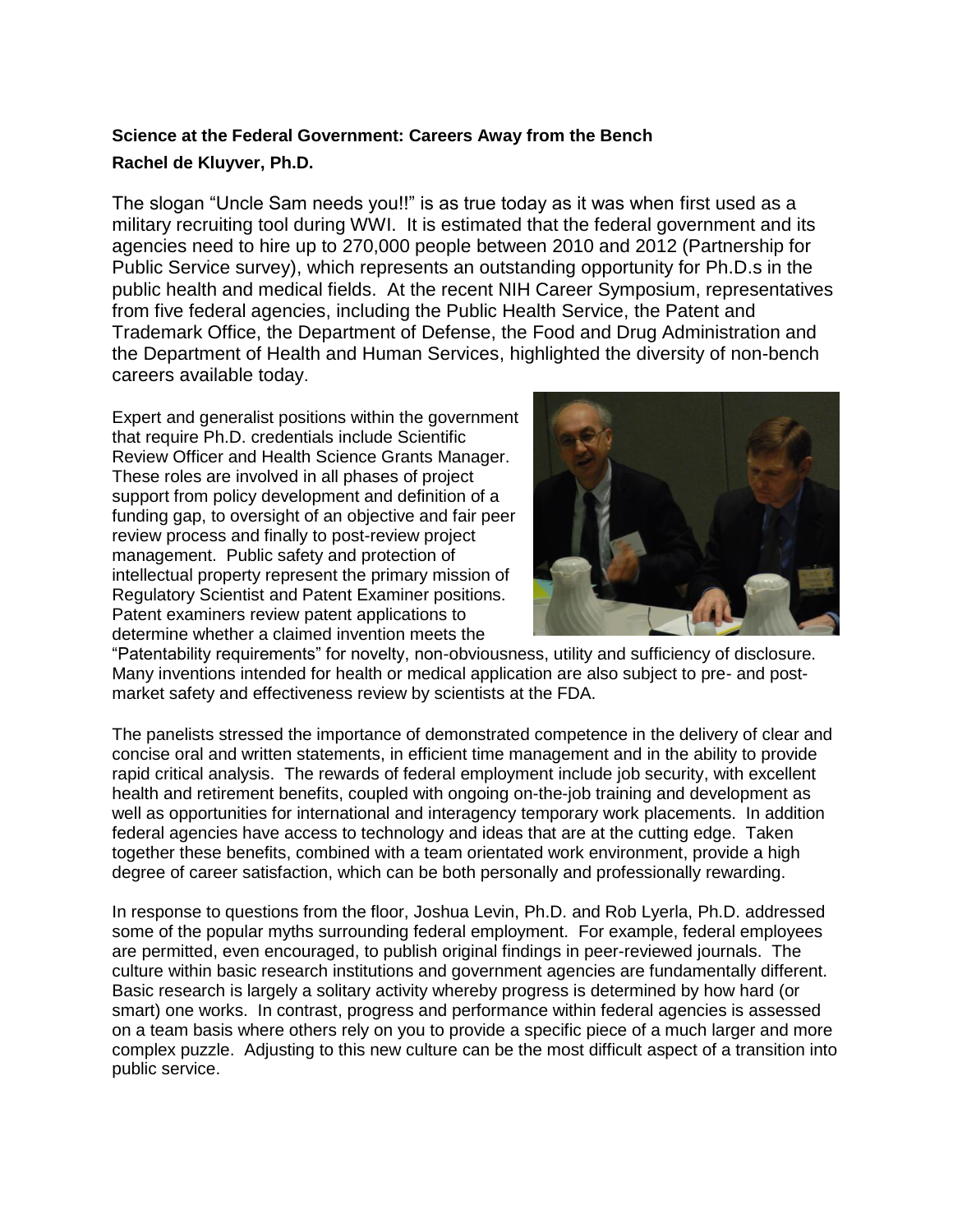Governing is far more complicated than an outsider imagines, and doctoral training in the physical and biological sciences provides the necessary skills, experience and knowledge to make a positive impact. If you are interested in serving your country and using your expertise in science to improve our society, consider a career in the federal family where you can be part of the solution.

Further information and federal job openings can be found at [http://www.uspto.gov](http://www.uspto.gov/) (US Patent and Trademark Office); [http://jobs.nih.gov](http://jobs.nih.gov/) (NIH jobs) and [http://www.usajobs.gov](http://wwwusajobs.gov/) (federal job and application information).

*Rachel de Kluyver Ph.D. is a second year visiting post-doctoral fellow in the laboratory of Dr. Tom Sayers, Molecular Immunotherapy Group at NCI-Frederick. Her current research is focused on identification and targeting of the cancer stem cell compartment for immunemediated apoptosis and use of biological response modifiers for cancer therapy.*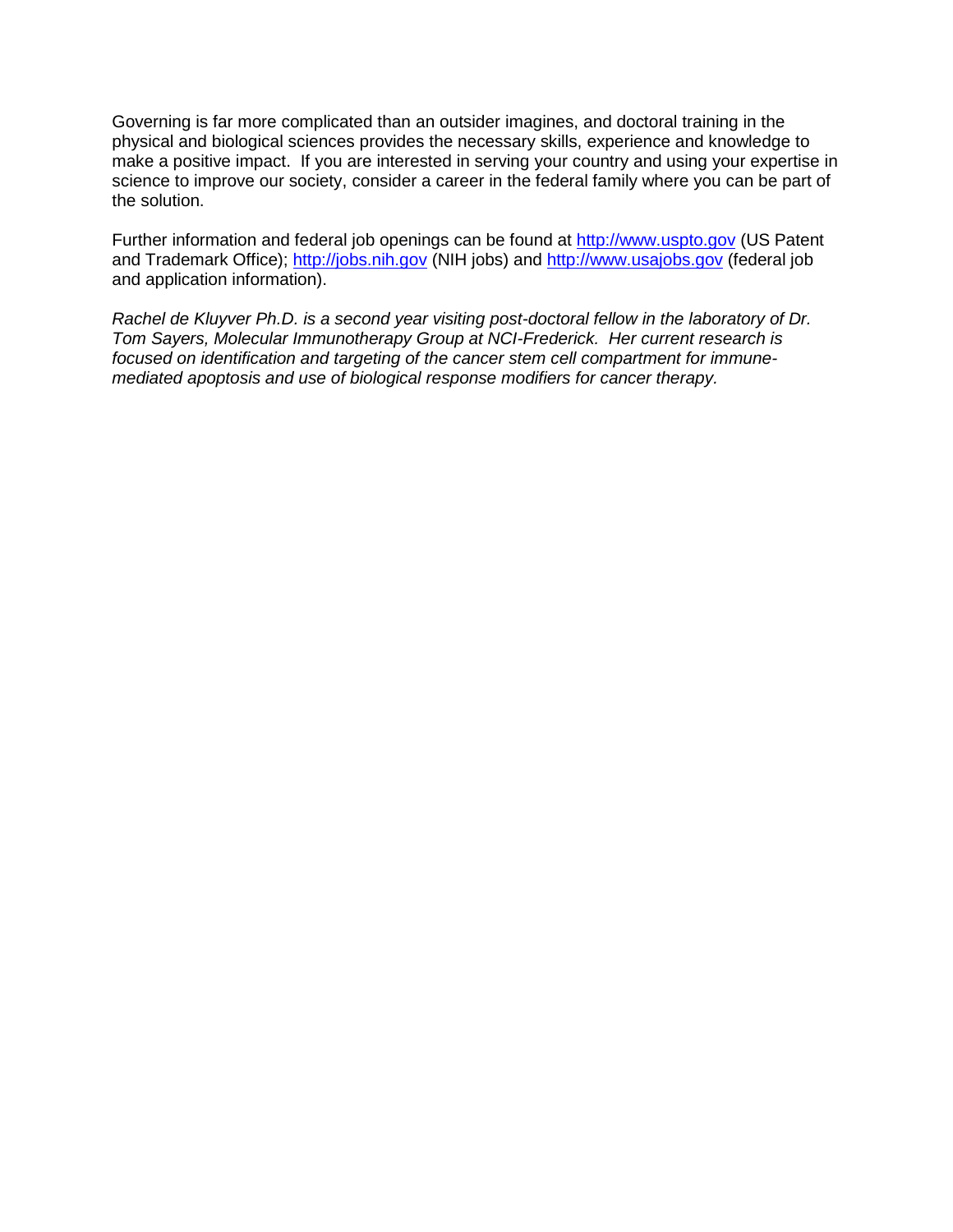### <span id="page-25-0"></span>**Careers Guiding the Direction of Scientific Research Kathryn Stein, Ph.D.**

Della Hann, Ph.D., Acting Deputy Director of the Office of Extramural Research in the NIH Office of the Director, summed up a career in science policy in one word: information. The four panelists in the session on *Guiding the Direction of Scientific Research* gather, analyze,

condense, and communicate information to influence science policy in organizations large and small, public and private. Dr. Hann detailed three qualities essential for fellows seeking a career in science policy. First, the individual should enjoy making connections between laboratory research and the larger scientific stage. Second, he or she should be comfortable relating to the perspectives of different types of people:



patient, clinician, legislator, or scientist. Third, he or she must be content with a behind-thescenes role in shaping policy. The responsibility of a policy officer is not to make decisions, but to provide information to the people who do.

What can a postdoctoral fellow do to prepare for a policy career? Fellows will be pleased to learn that training at NIH translates into an impressive scientific credential in the policy world. However, scientific knowledge is only one facet of a public policy career. Another way to intellectually prepare for a job directing science policy is to read widely in order to cultivate a broad range of interests, both scientific and political.

The panelists also discussed non-scientific skills relevant to a career in policy. First, communication skills are vital. The panelists encouraged fellows to develop their writing portfolio, emphasizing that most jobs will require a writing sample that has not been significantly edited or peer reviewed. This might mean a small article for an NIH publication, a blog post, or an unpublished essay written expressly for the job search process. Bobbie Ann Austin, Ph.D., Assistant Director of Science Policy and Programs for the Association for Research in Vision and Ophthalmology (ARVO), emphasized that communication, both written and oral, is indispensable for her job. At ARVO she combines traditional policy work with other aspects of scientific direction such as communicating with the press, scientists, and lay people as well as acting as the program officer for incoming grant applications.

Another theme stressed by the panelists was flexibility. Michael Stebbins, Ph.D., Assistant Director for Biotechnology at the White House Office of Science and Technology Policy, joked that one of the greatest transferable skills of a bench scientist is "knowing how to fail". The ability to process failure and quickly regroup without becoming discouraged demonstrates flexibility. In the same vein, Dr. Hann and Rasika Kalamegham, Ph.D., Science Policy Analyst at Friends of Cancer Research, emphasized the rapidly changing nature of their work environment and the need to think and complete tasks under pressure to meet deadlines.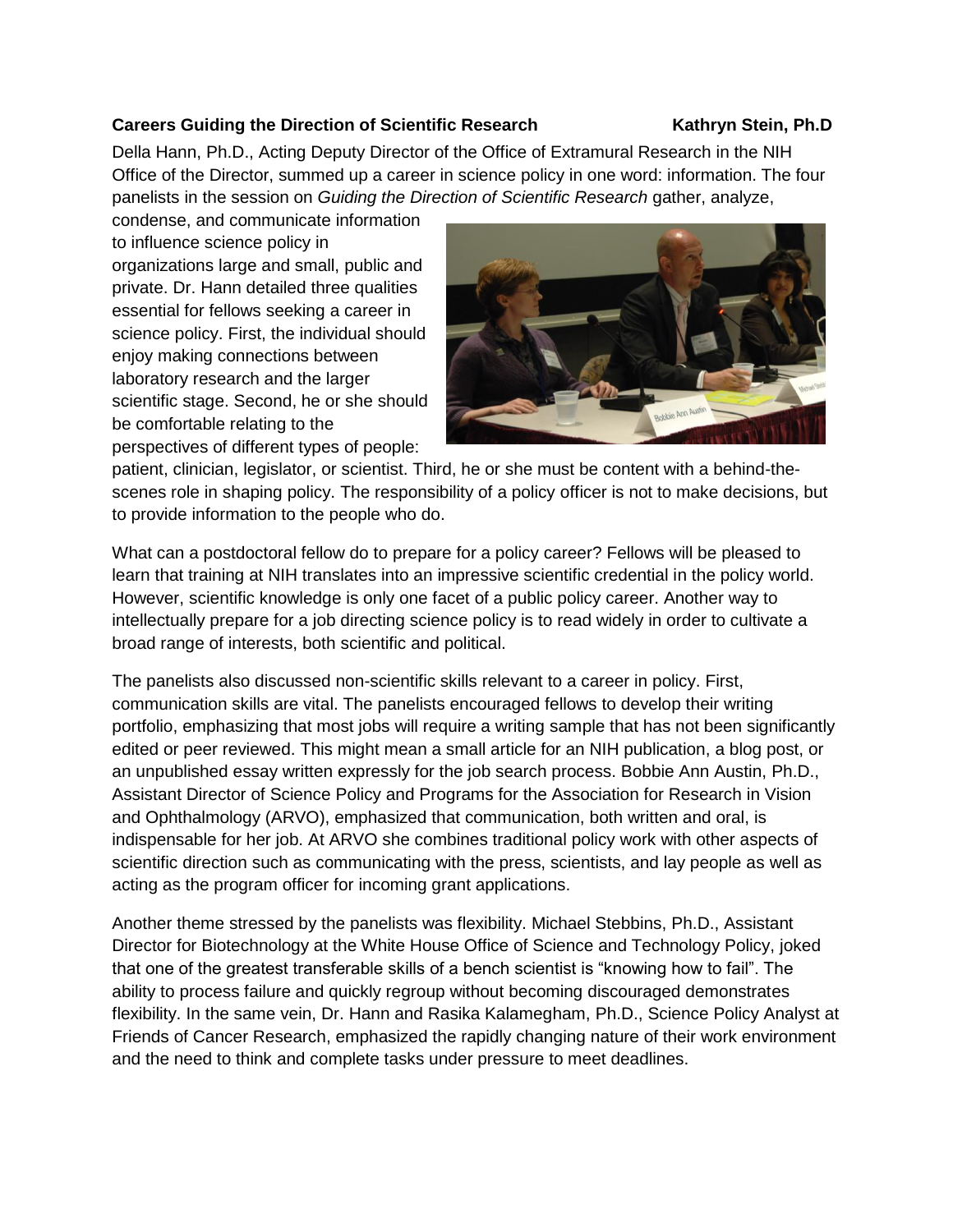Last, it is important to gain policy experience. Dr. Kalamegham suggested that a great way to obtain policy experience is to get involved in your community, local government, or in your institute within NIH. She cited her own experience lobbying for a community dog park and establishing an NIDDK Fellows newsletter. Alterative ways to gain policy experience include volunteering opportunities at scientific associations or advocacy groups.

Opportunities are more limited for fellows interested in pursuing science policy outside of the Washington, D.C. area. The best places to look for positions are universities, which usually have policy offices, and think tanks, typically located in larger metropolitan areas.

For a scientist interested shaping in the future of science, a career in science policy, guiding the direction of scientific research, is a dynamic and exciting path.

*Kathryn Stein is a postdoctoral fellow in NIDDK, where she studies fertilization and the early cell divisions of the nematode, C. elegans.*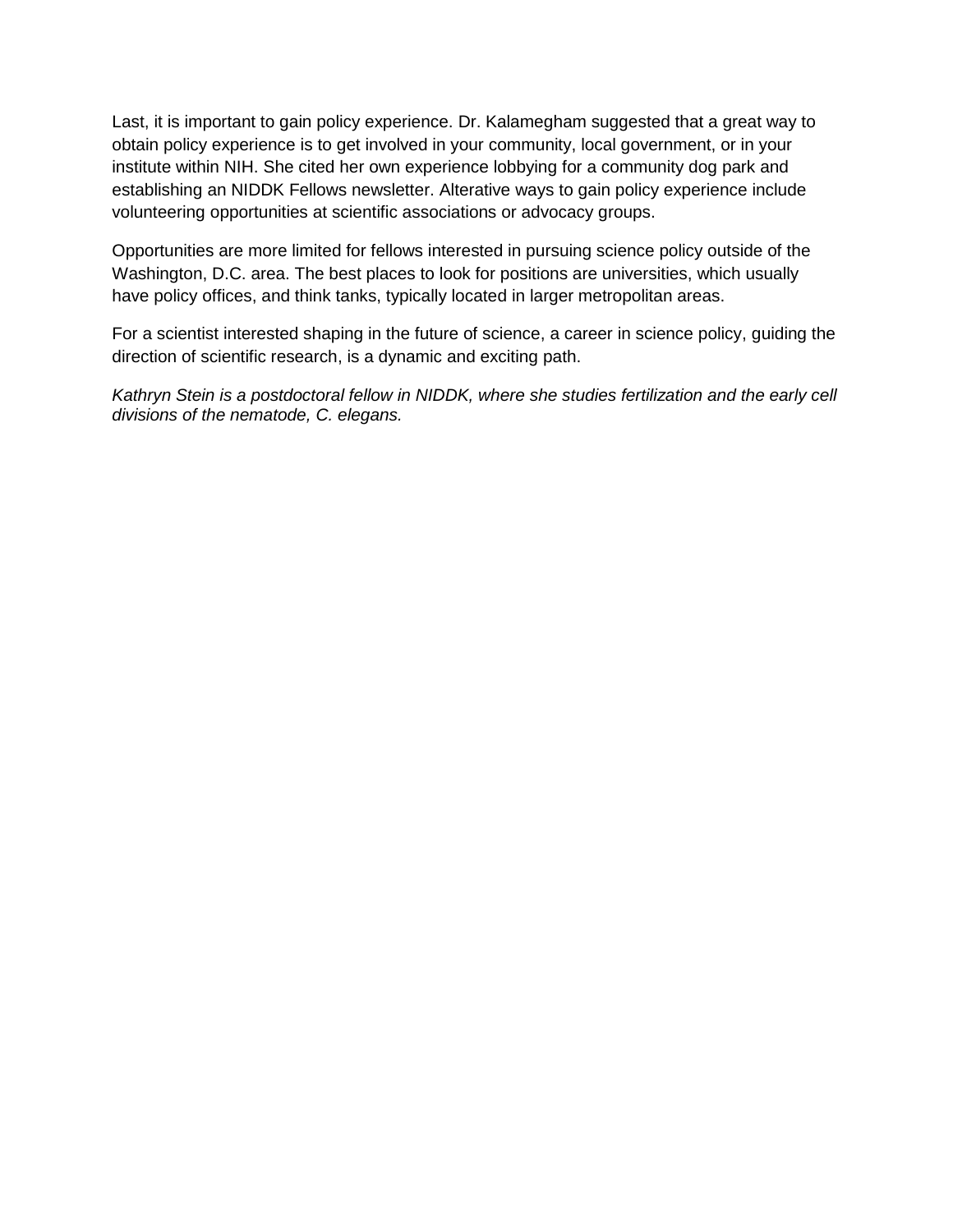### <span id="page-27-0"></span>**Careers in Nonprofit Organizations Careers in Nonprofit Organizations Careers According Careers According Careers According Careers According Careers According Careers According Careers According Careers According Careers**

What does a Ph.D. do in a nonprofit organization? Five panelists with very different jobs provided their perspectives on this question for a room full of fellows. Sonal S. Das, Ph.D., the Associate Director for Research Programs at the Michael J. Fox Foundation, manages grant programs as well as organizing meetings and development programs. India Hook-Barnard, Ph.D., a Program Officer and study director with the National Academies of Science, described her job as developing a plan to answer questions asked by members of



the government and then recruiting experts to address these questions. Catherine Oliveros, Dr.P.H., a community health specialist at Susan G. Komen for the Cure, helps determine how to target funding within each community so that it will have the greatest impact. Maryrose Franko, Ph.D., a Senior Program Officer at the Howard Hughes Medical Institute, manages graduate and institutional grant programs. Sean Sanders, Ph.D., Commercial Editor with the American Association for the Advancement of Science, is responsible for commissioning articles for Science magazine on science careers and technology.

What can postdoctoral fellows do to prepare for one of these varied careers in nonprofit organizations? As Dr. Das explained, the good news is that postdoctoral fellows already possess most of the skills needed to succeed in careers in nonprofit organizations including intellectual curiosity, critical thinking, and the ability to quickly absorb large amounts of information. The ability to effectively communicate science to a non-technical audience is also extremely important in these positions.

One important skill that postdoctoral fellows may not have experience with is management, but this can be learned. Dr. Hook-Barnard and Dr. Sanders suggested that observing your supervisors and mentoring undergraduates help develop management skills. Volunteering with scientific societies or on committees within NIH is a good way to practice interpersonal and organizational skills.

OK! This nonprofit thing sounds like a good gig. How do I find one? Finding a position at a nonprofit organization may require more creativity in the job search than finding a traditional research job. The speakers gave a few suggestions on ways to direct the job search, and discouraged fellows from adopting a shotgun approach. Dr. Oliveros suggested searching job boards that specialize in nonprofit postings as well as the websites of specific organizations. One piece of advice that was reiterated is the importance of building a professional network that will support you in your transition. Dr. Franko also emphasized informational interviews as a way to gain further insight into what nonprofit organizations are seeking in a potential employee. In addition, it is important to research each organization carefully so that your cover letter and CV can be tailored for each position.

Overall, working for a nonprofit organization can be an exciting career; one that the panelists agreed brings new challenges each day. So if you"re planning a career away from the bench, consider including work for a nonprofit organization on your list of options.

*Jennifer Huang is a postdoctoral fellow in the NCI CCR Dermatology Branch. She received her Ph.D. from Louisiana State University.*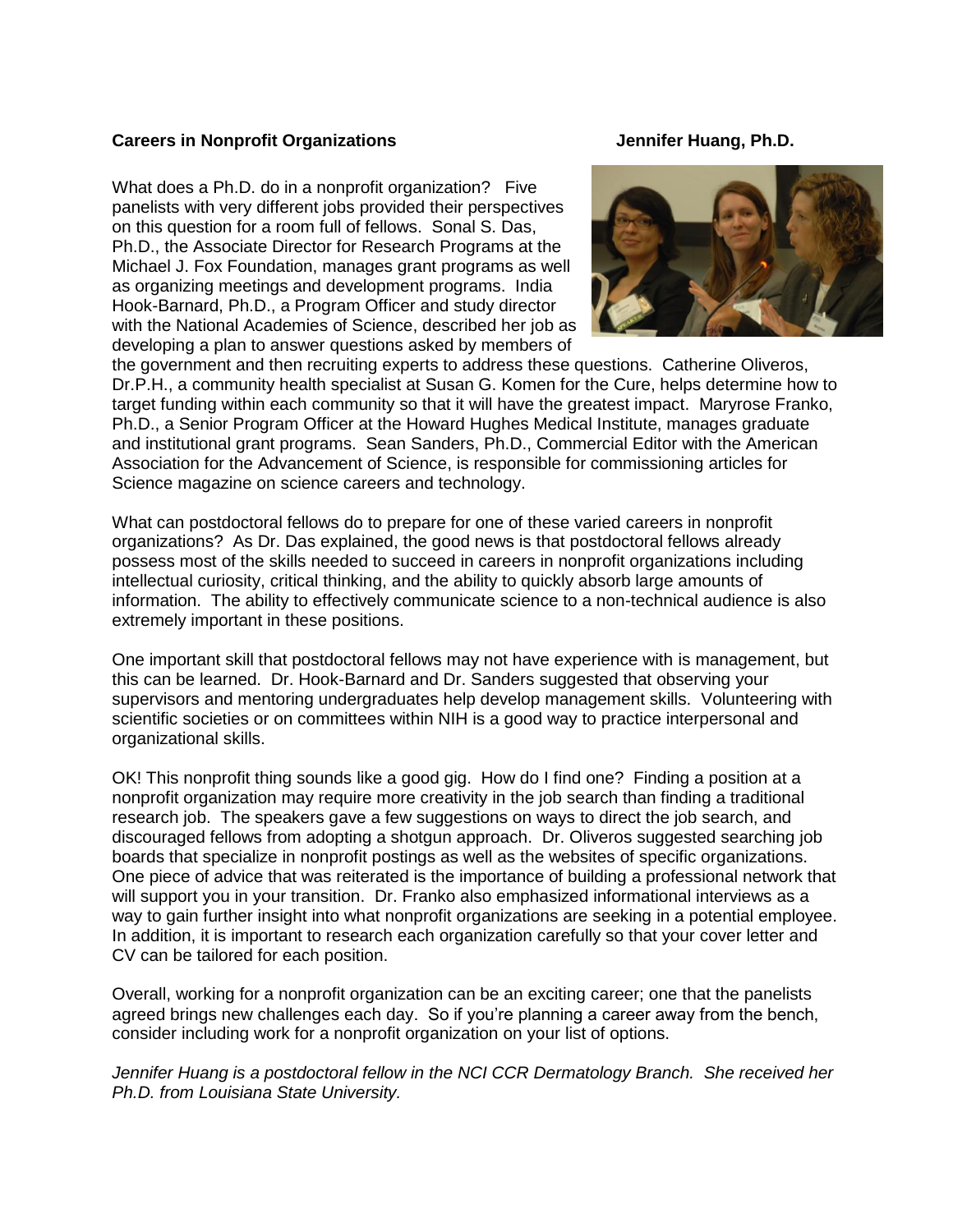## <span id="page-28-0"></span>**Communicating Science: Careers in Public Relations, Communications, Writing and Editing Adam Kuszak, Ph.D.**

Sharing an enthusiasm for science discovery and a passion for communicating these advancements to both professional colleagues and lay audiences, the speakers on the *Communicating Science* panel were drawn to careers in scientific and medical writing. The panelists represented diverse careers under the broad umbrella of science writing. Lucilia Pereira Mouriès, Ph.D. works locally in the D.C. area as an independent consultant and biomedical communications specialist. Brian Pittner, Ph.D. serves as a Medical Science Liaison at Spectrum Pharmaceuticals, writing regulatory documents and facilitating communication between scientists and clinicians. Abby Vogel, Ph.D. is a Communications Officer at the Georgia Institute of Technology, reporting on the Institutes' scientific discoveries. An Associate Editor of Molecular Cell, Brian Plosky, Ph.D. critically assesses manuscript submissions and is responsible for communications between authors and the journal.



The panelists did not follow a "standard" path to their respective positions, and serendipity often played a role. Yet they agreed on skills vital to success in science writing. Beyond the obvious need to be an excellent communicator, both in writing and speaking, each speaker emphasized the ability to critically analyze scientific research. They must routinely identify a study"s salient findings and understand both its merits and faults. The importance of scientific insight and perspective, in other words the ability to "foresee the implications of scientific discovery," is a necessary skill to engage and inform a target audience. These skills are cultivated during the pursuit of a doctoral degree,

thus graduate students and postdocs are well positioned to enter the world of scientific writing. Dr. Mouriès further noted that an advanced degree demonstrates an authority in communicating with scientists, and Dr. Vogel agreed with its power of "instant credibility."

While training for a doctorate provides an excellent foundation for science writing, there are several avenues to gain experience specific to writing careers within the NIH community, which is ideal for those who have limited time away from the bench. Participation in journal clubs and seminars is an excellent way to increase your knowledge base in multiple fields, which is important for writing authoritatively on many topics beyond your specialized research area. Dr. Mouriès spoke highly of her experience on the NIH Fellows Editorial Board (http://ccr.cancer.gov/careers/FEB/). Finally, pursuit of free-lancing opportunities for publications at the NIH and local universities as well as reporting on conferences for professional societies can help build a portfolio.

For those who want to specifically prepare for a science communication career, the speakers recommended internships and workshops. The AAAS Mass Media Science and Engineering Fellows Program (www.aaas.org/programs/education/MassMedia), an internship designed to enhance media coverage of medical science, proved invaluable to Dr. Vogel. Professional